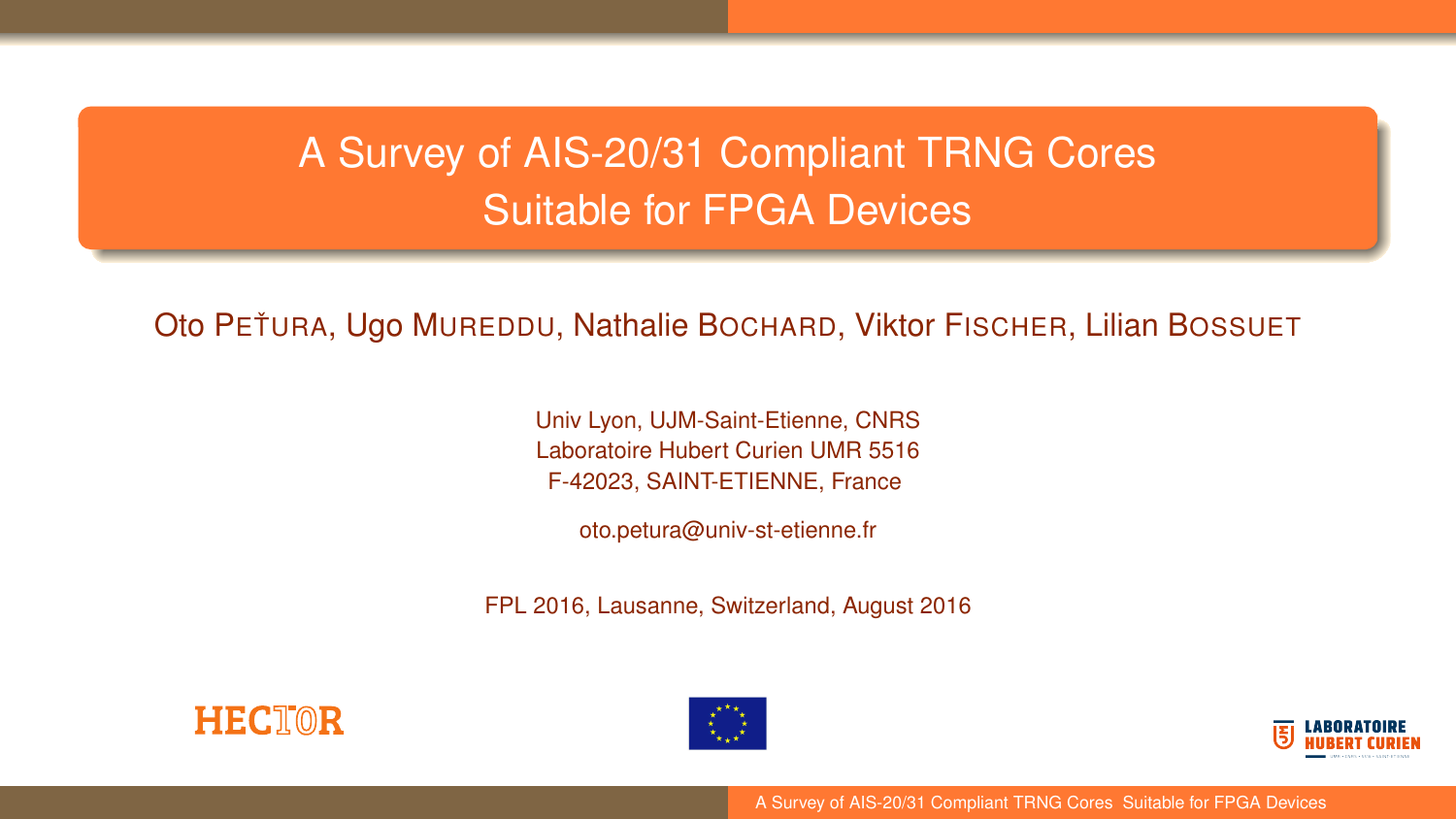<span id="page-1-0"></span>



### [Methodology](#page-4-0)





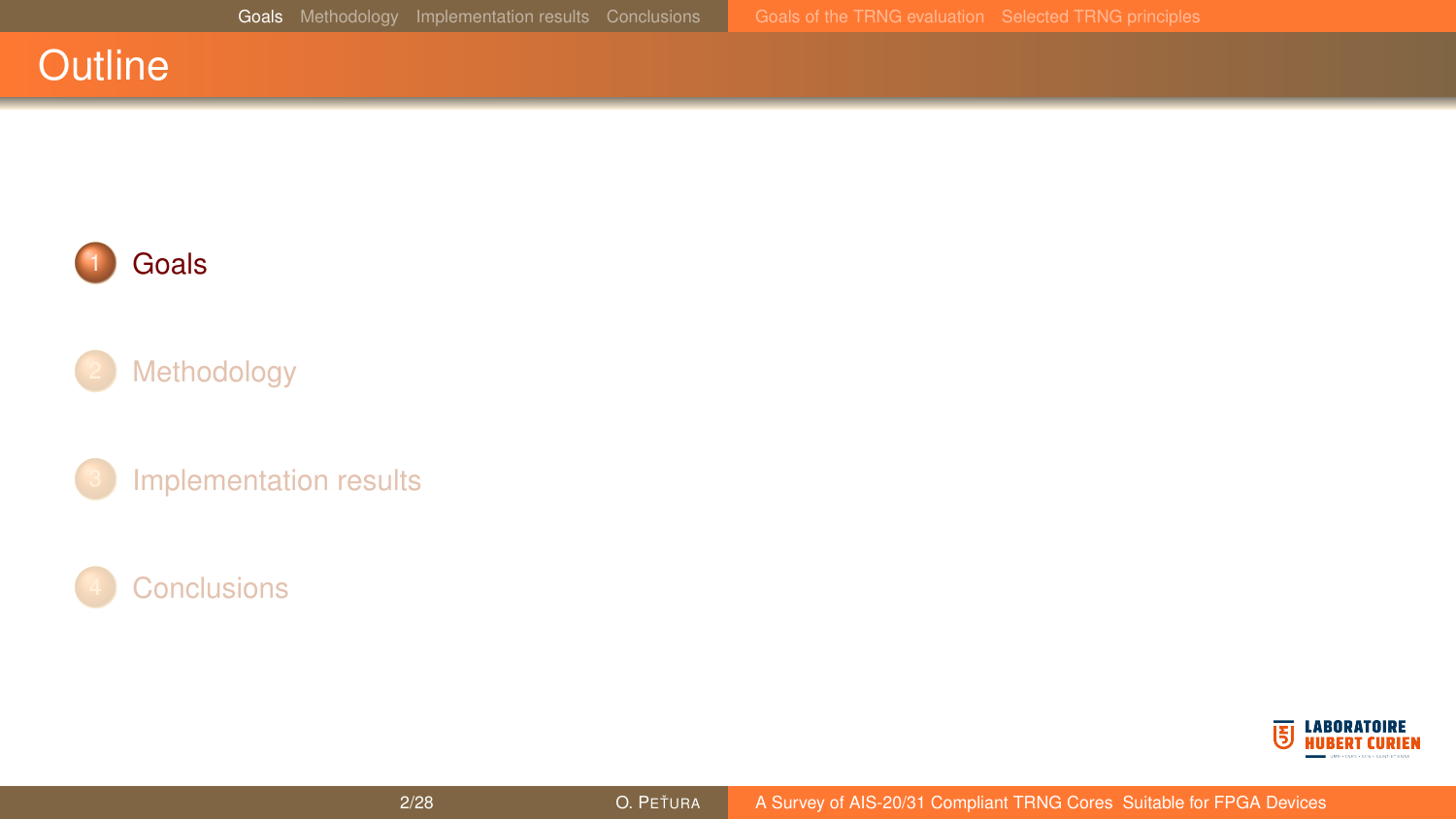### <span id="page-2-0"></span>Goals of the TRNG evaluation

Fair comparison of different TRNG principles in terms of:

- $\blacktriangleright$  feasibility and reproducibility
- $\triangleright$  area (cost)
- $\blacktriangleright$  speed (bitrate)
- $\blacktriangleright$  power consumption
- entropy

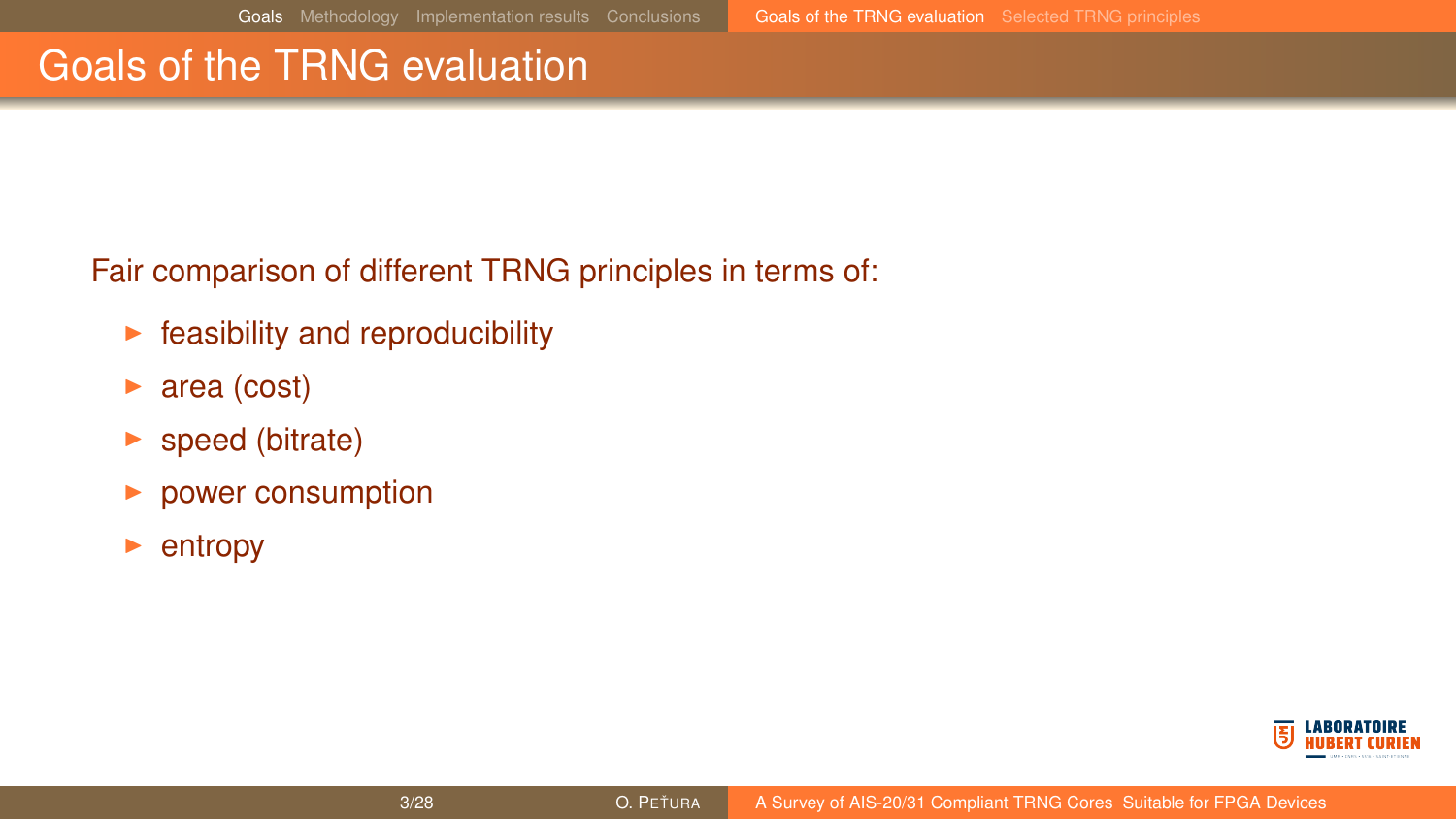### <span id="page-3-0"></span>Selected TRNG principles

### Based on the selection criteria:

- $\blacktriangleright$  AIS-31 compliance
- $\blacktriangleright$  Feasibility in FPGAs

The next TRNGs were selected and implemented:

- Elementary oscillator based TRNG (ELO-TRNG)
- Coherent sampling oscillator based TRNG (COSO-TRNG)
- ▶ Multiple ring oscillator based TRNG (MURO-TRNG)
- Phase locked loop based TRNG (PLL-TRNG)
- Transient effect ring oscillator based TRNG (TERO-TRNG)
- Self timed ring based TRNG (STR-TRNG)

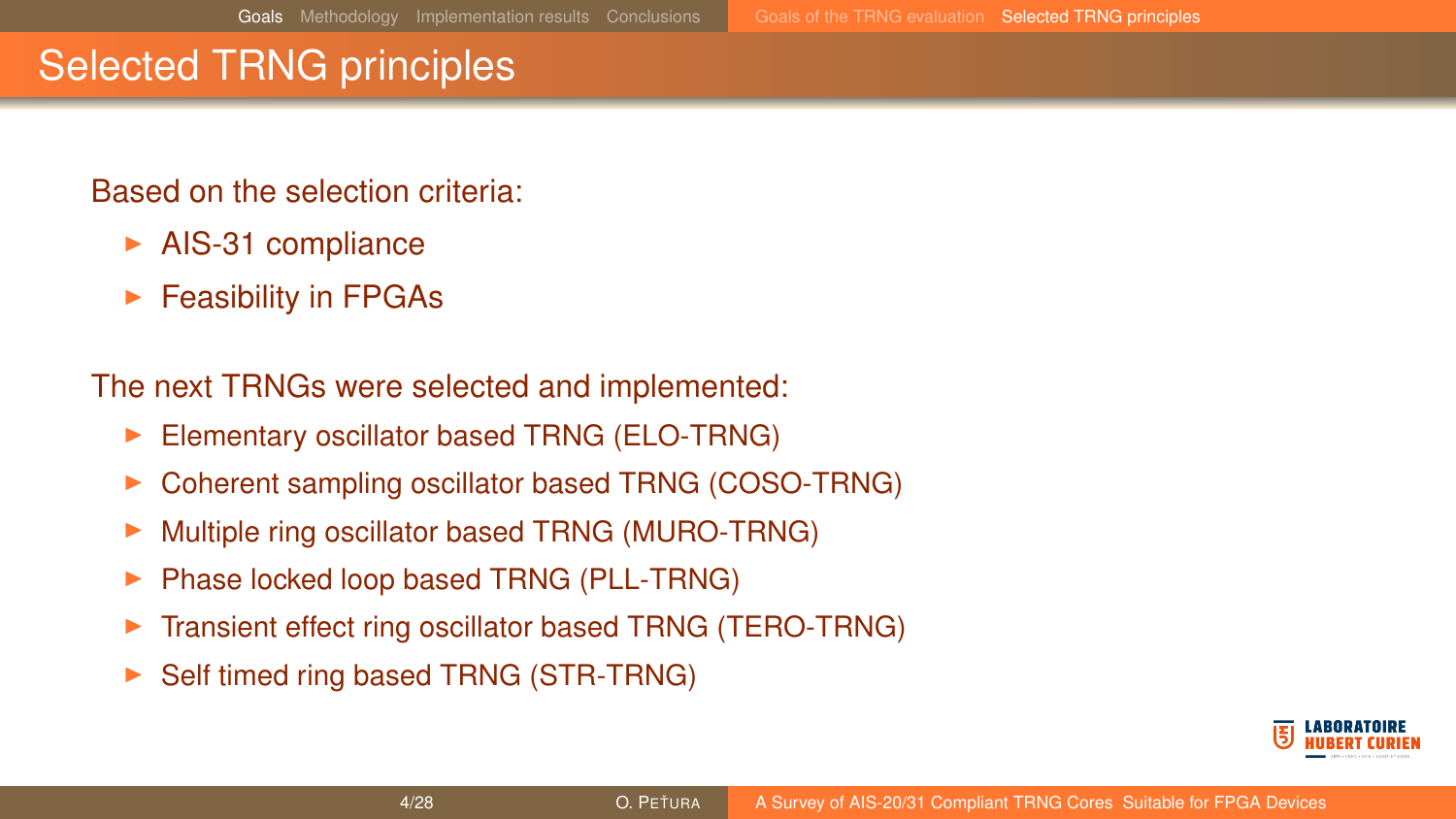### <span id="page-4-0"></span>**Outline**



### 2 [Methodology](#page-4-0)

[Implementation results](#page-10-0)



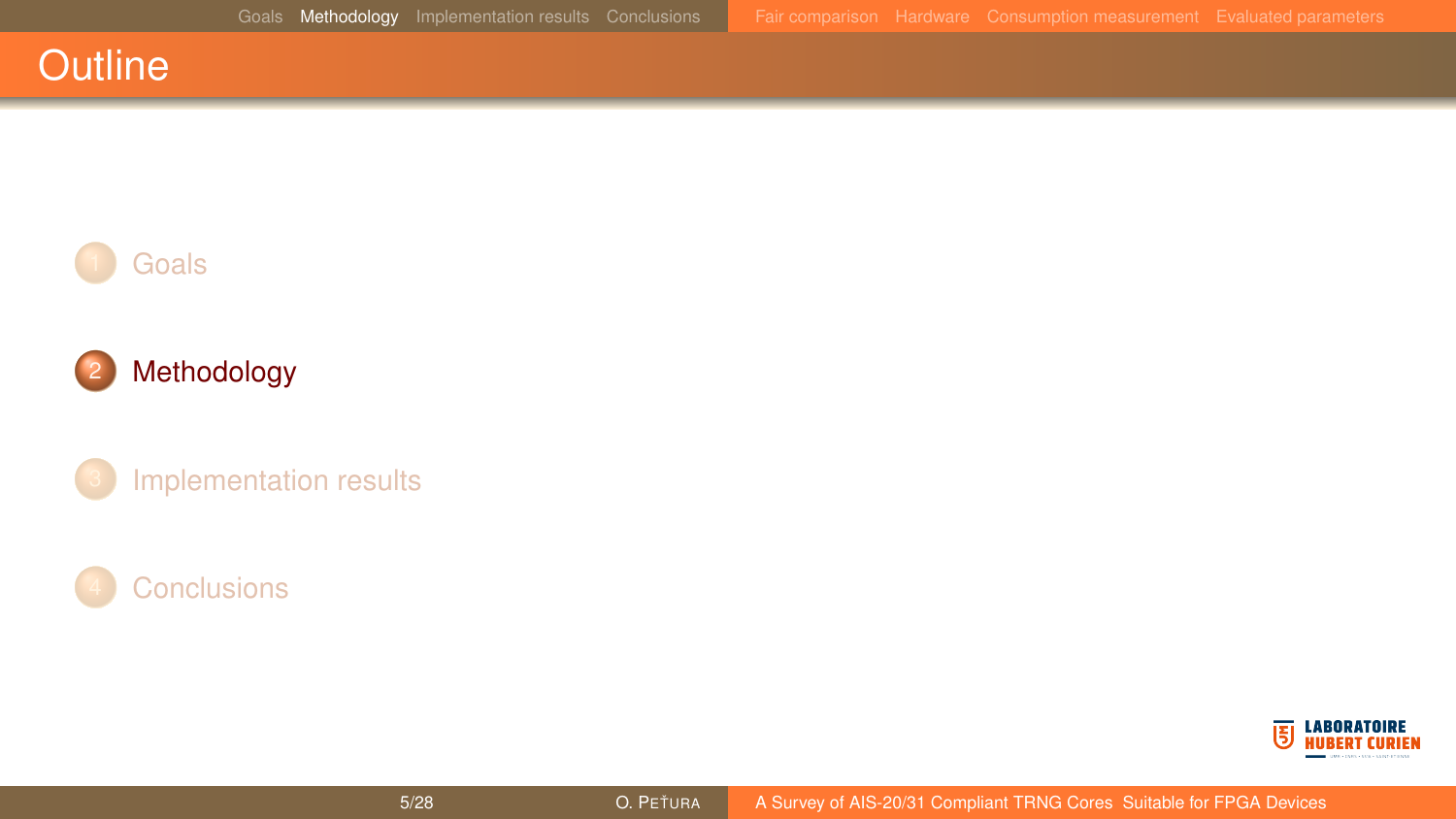### <span id="page-5-0"></span>Methodology to achieve a fair comparison

- $\blacktriangleright$  Unified external interface
	- (as simple as possible)
- $\blacktriangleright$  Reduced complexity of the design (just the TRNG core, no post-processing)
- $\blacktriangleright$  All designs implemented in all the devices (Xilinx Spartan 6 FPGA, Altera Cyclone V FPGA, Microsemi SmartFusion2 FPGA)
- <sup>I</sup> Statistical properties (entropy) evaluated using the procedure B of the AIS-20/31 statistical test suite

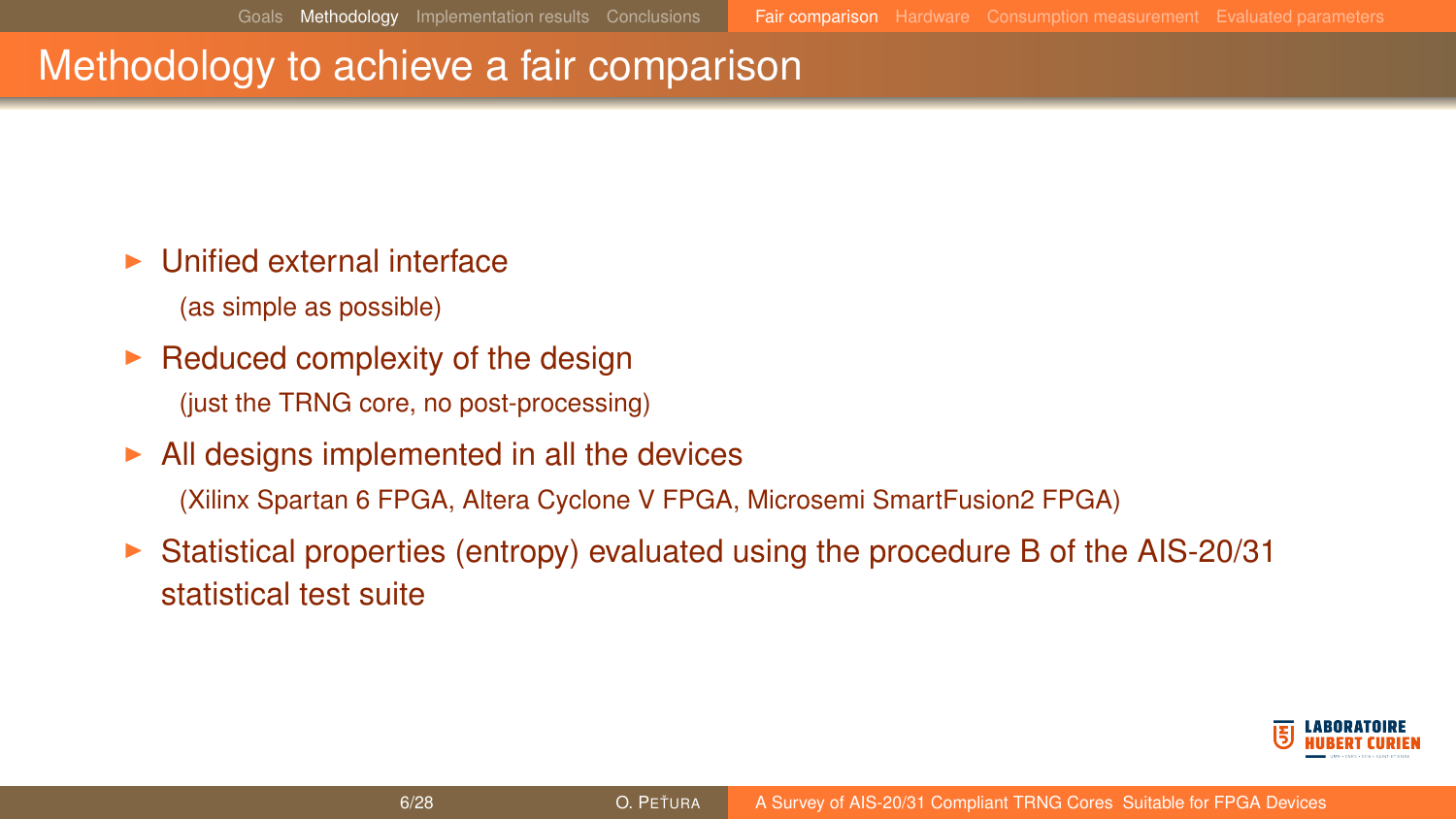### <span id="page-6-0"></span>Hardware configuration

### **DUT**

- $\blacktriangleright$  FPGA module with the RNG core
- $\blacktriangleright$  Simple serial data interface
- $\triangleright$  Two LVDS lines (data, clock/strobe)



### **Acquisition card**

- Evariste motherboard and Cyclone III FPGA module
- Can store up to 4 MB of continuous data at  $0 400$  Mbits/s

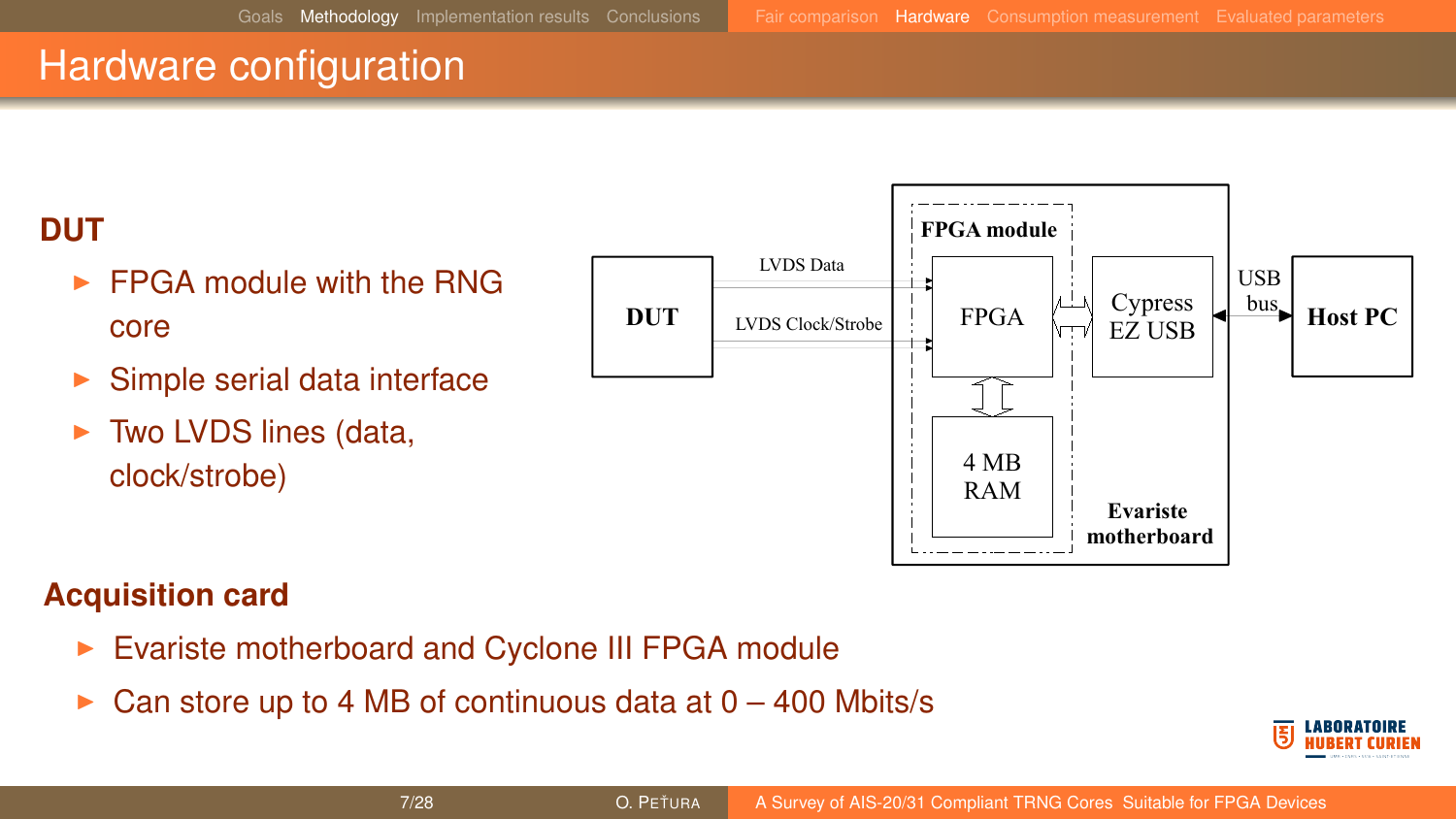### <span id="page-7-0"></span>Power consumption measurement strategy

### A reference design is used to measure the power consumption of an FPGA with no logic inside (about 4 mW)



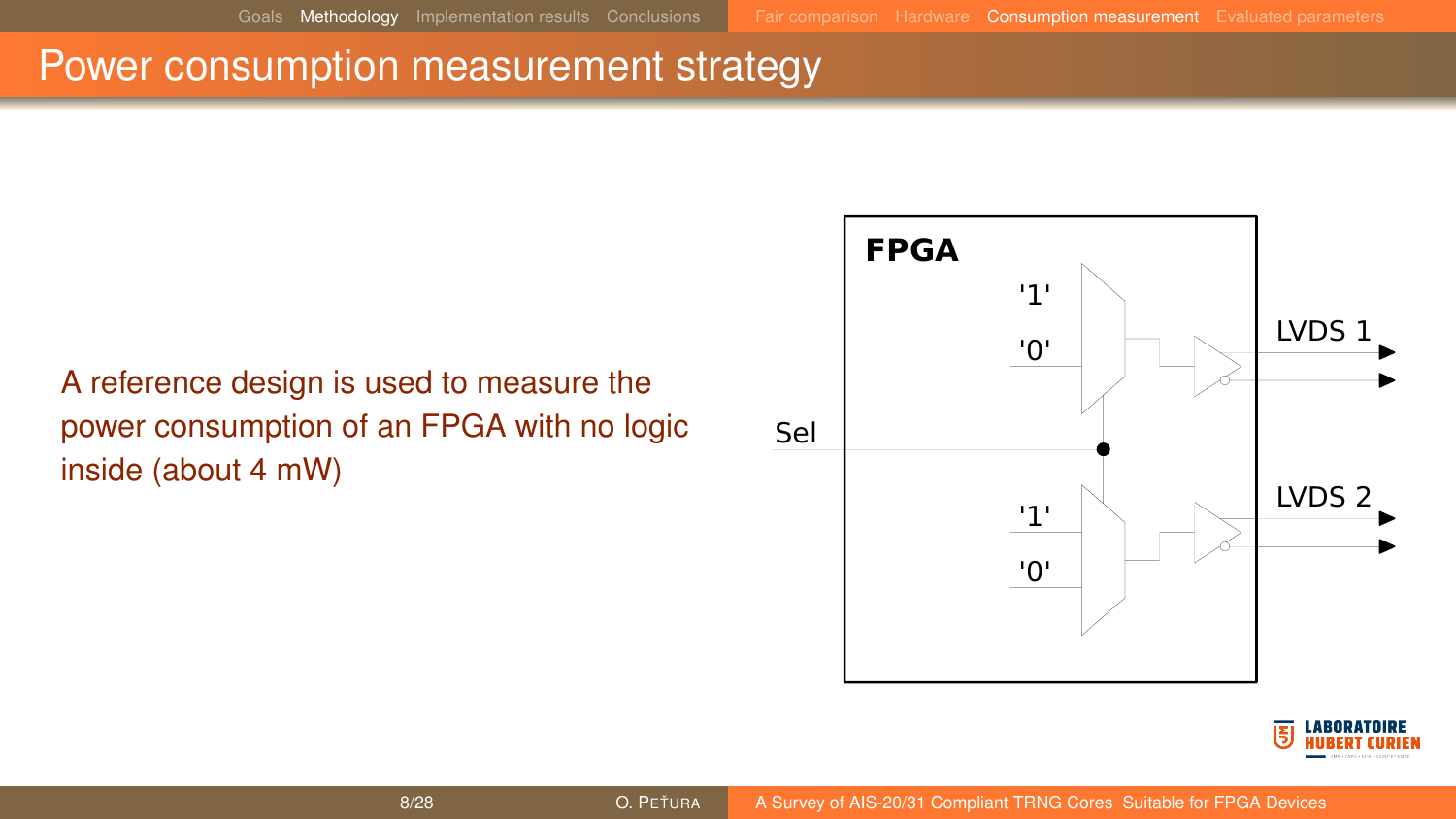### Power consumption measurement strategy

The power consumption of the TRNG core is computed by subtracting the consumption of the 'empty' project from the total power consumption

The multiplexers are used to eliminate an impact of output drivers on the power consumption measurement.



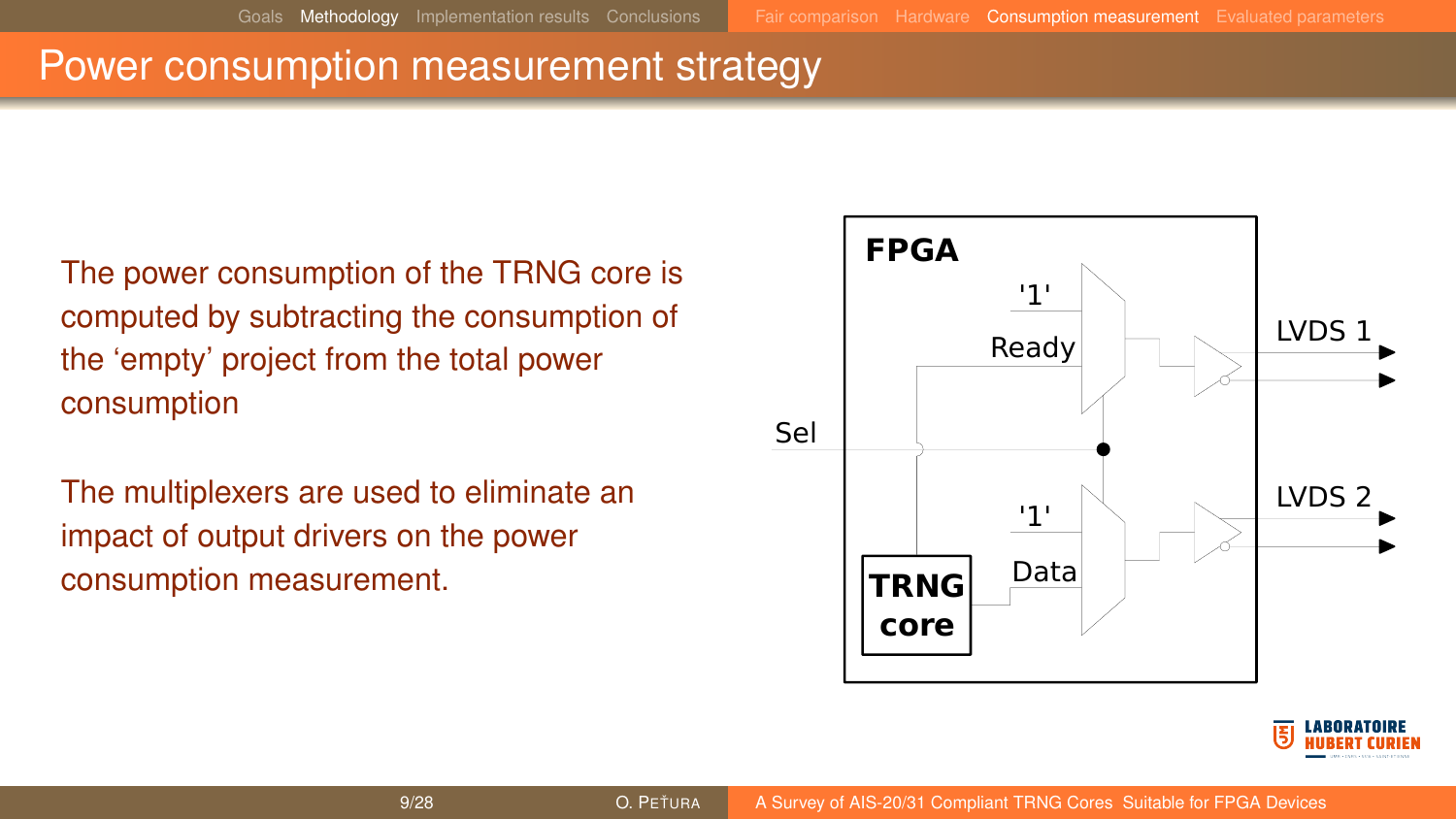### <span id="page-9-0"></span>Evaluated parameters

### $\blacktriangleright$  Area

in terms of LUTs and registers

- $\triangleright$  Net power consumption
- Output bit rate

### $\blacktriangleright$  Entropy

evaluated using test T8 of the AIS-20/31 test suite

### Newly defined parameters:

 $\blacktriangleright$  Energy efficiency

number of bits generated consuming one *µ*Ws of energy

- $\blacktriangleright$  Entropy & bit rate product
	- bit rate with full entropy

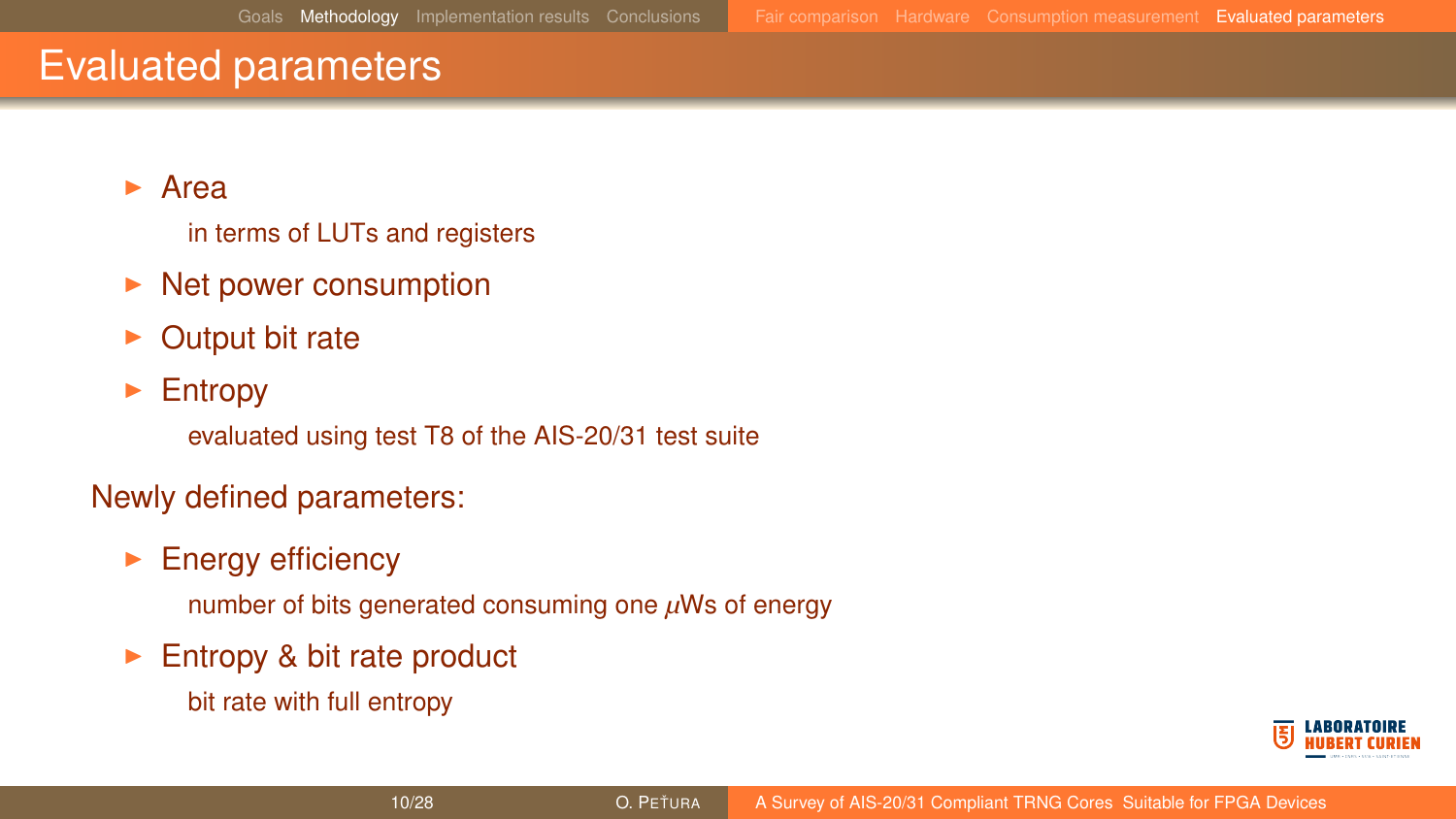### <span id="page-10-0"></span>**Outline**









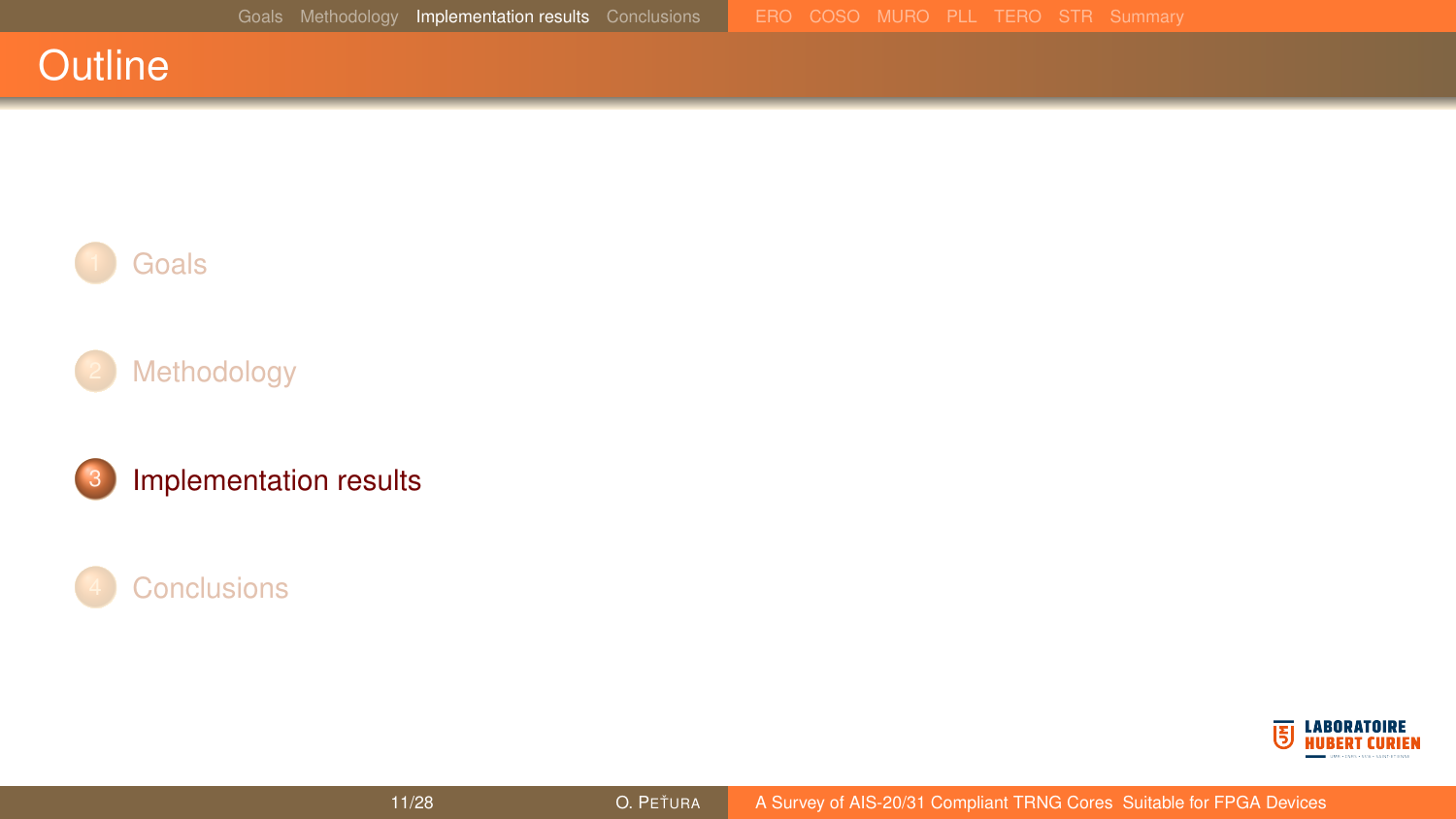### <span id="page-11-0"></span>ERO-TRNG core<sup>1</sup>



| <b>Family</b>        | Ν | κ           | <b>Area</b> | Power cons. |           | <b>Entropy</b> |
|----------------------|---|-------------|-------------|-------------|-----------|----------------|
|                      |   | $[.10^{3}]$ | (LUT/L&R)   | [mW]        | [Mbits/s] | per bit        |
| Spartan 6            | 3 | 80          | 46/19       | 2.16        | 0.0042    | 0.999          |
| <b>Cyclone V</b>     | 5 | 135         | 34/20       | 3.24        | 0.0027    | 0.990          |
| <b>SmartFusion 2</b> | 5 | 20          | 45/19       |             | 0.014     | 0.980          |



 $<sup>1</sup>$  M. Baudet, D. Lubicz, J. Micolond, and A. Tassiaux, "On the security of oscillator-based random number generators,"</sup> Journal of Cryotology, vol. 24, no. 2, pp. 398–425, 2011.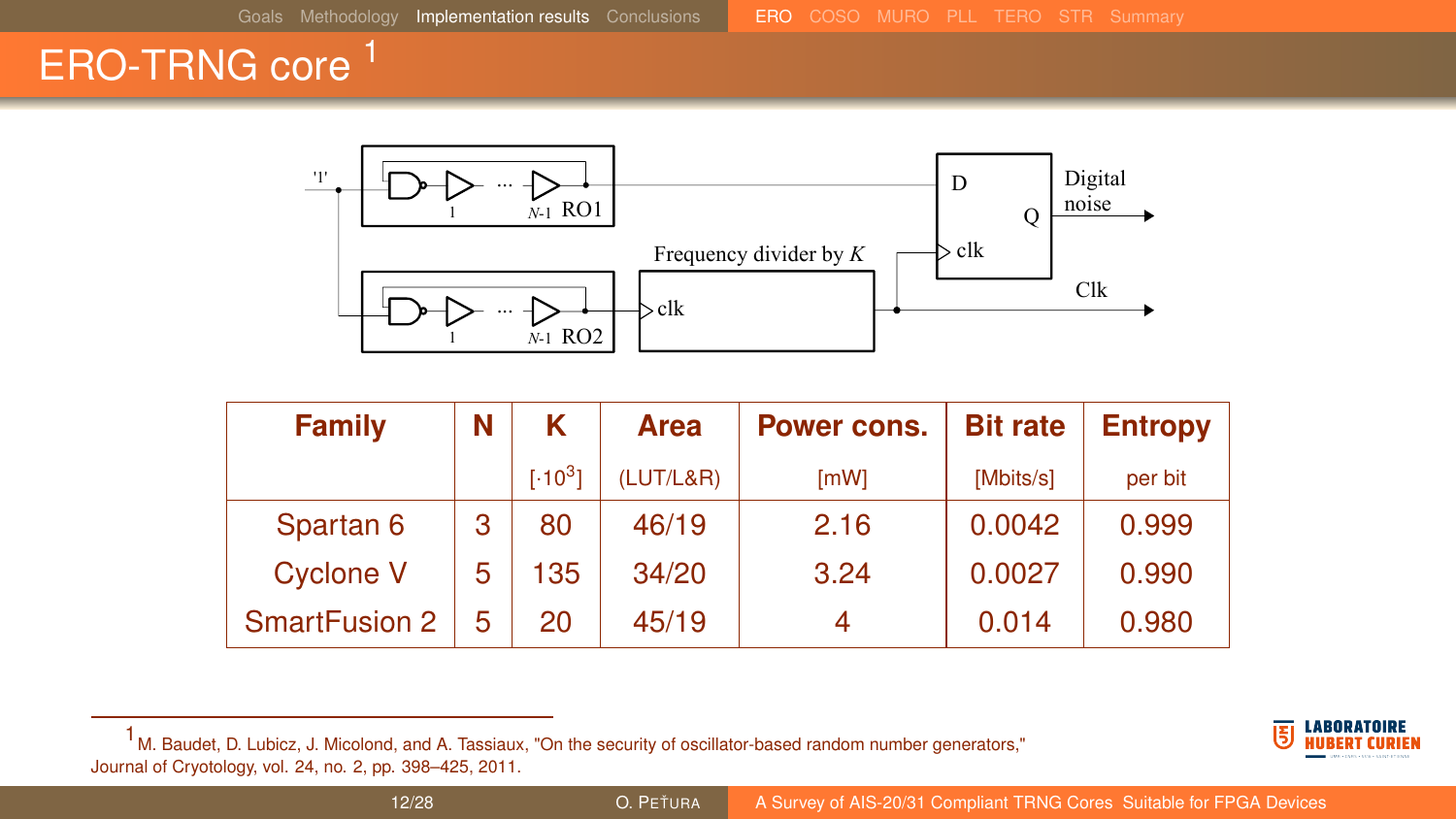### ERO-TRNG core



- $\triangleright$  Easy to implement no placement or routing constraints needed
- $\blacktriangleright$  Very good reproducibility
- ► Based on the jitter size, the K value might be very high, the size of the counter ( $\leq$  20 bits) can affect scalability

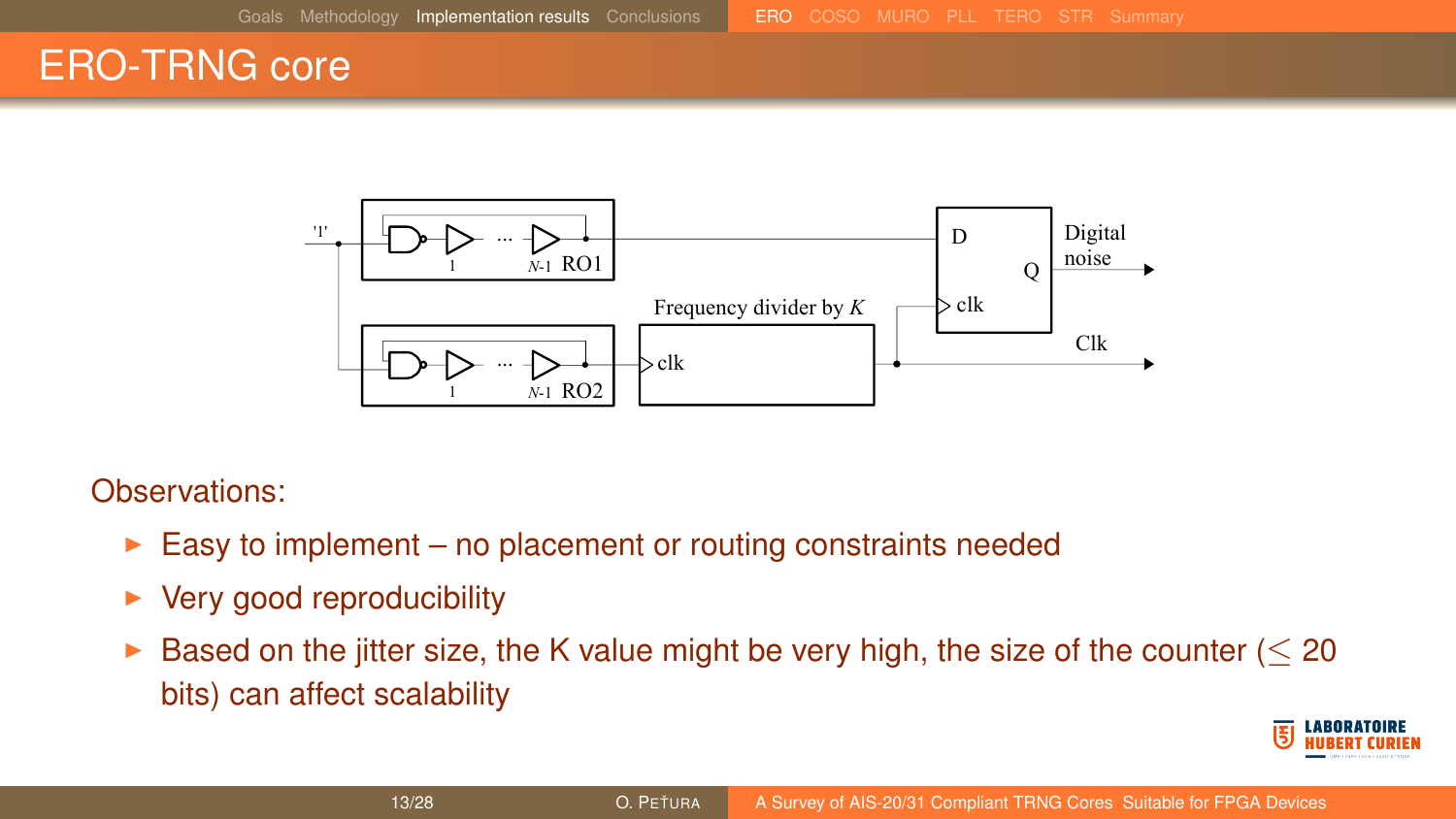## <span id="page-13-0"></span>COSO-TRNG core <sup>1</sup>



| Family               | N  | RO freq. | <b>Area</b> | Power cons. | <b>Bit rate</b> | <b>Entropy</b> |
|----------------------|----|----------|-------------|-------------|-----------------|----------------|
|                      |    | [MHz]    | (LUT/L&R)   | [mW]        | [Mbits/s]       | per bit        |
| Spartan 6            | 8  | 144.5    | 18/3        | 1.22        | 0.54            | 0.999          |
| Cyclone V            | 6  | 315.5    | 13/3        | 0.9         | 1.44            | 0.999          |
| <b>SmartFusion 2</b> | 10 | 185.2    | 23/3        | 1.94        | 0.328           | 0.999          |

<sup>1</sup> P. Kohlbrenner and K. Gaj, "An embedded true random number generator for FPGAs," in Proceedings of the 2004 ACM/SIGDA 12th international symposium on Field programmable gate arrays. ACM, 2004, pp. 71–78.

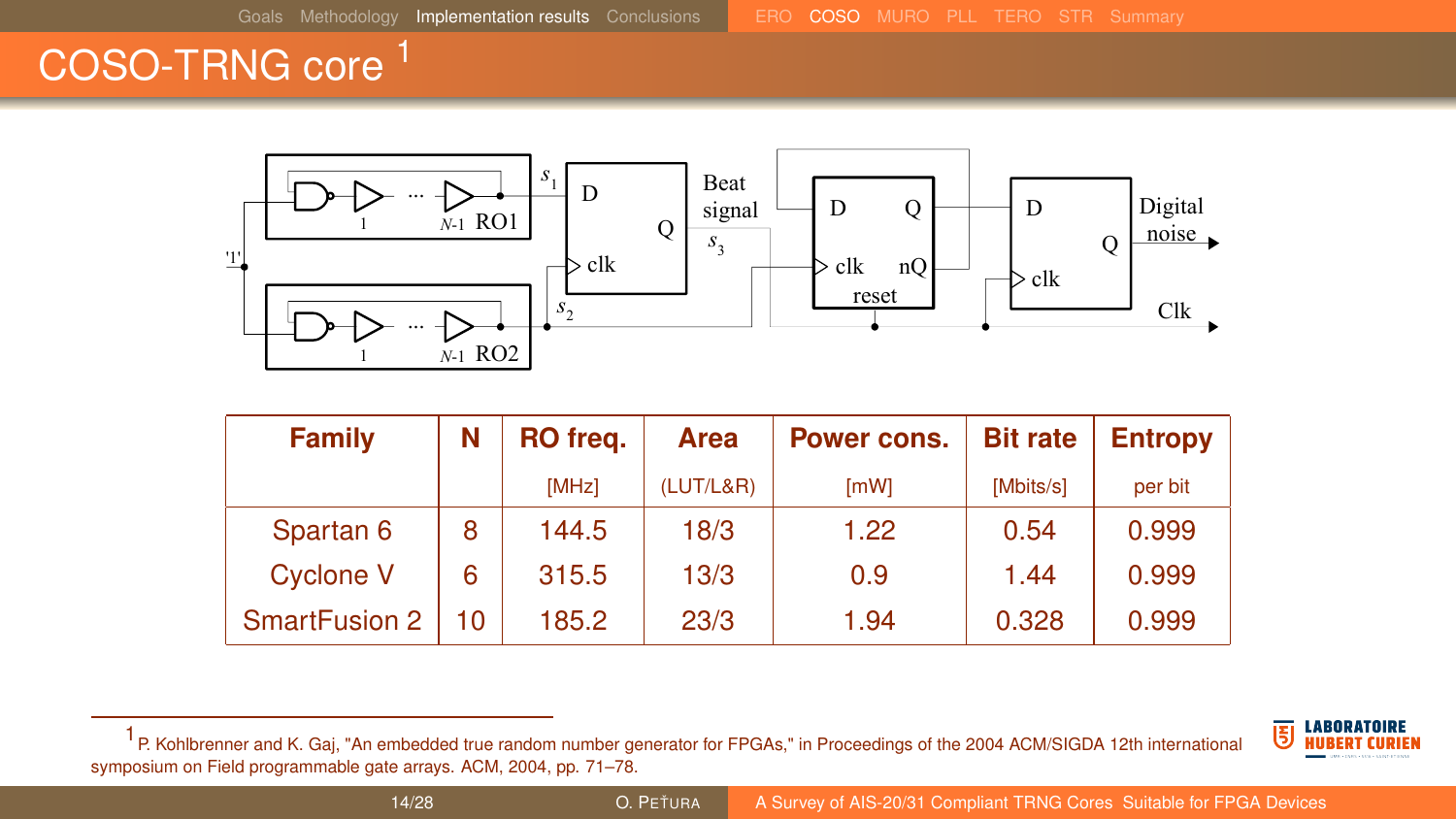### COSO-TRNG core



- $\triangleright$  The difference in periods has to be very small difficult to achieve
- $\triangleright$  Disadvantage: Finding a suitable configuration requires long time (several hours) and the same configuration is not guaranteed to work on another device
- $\blacktriangleright$  Placement and routing constraints are required

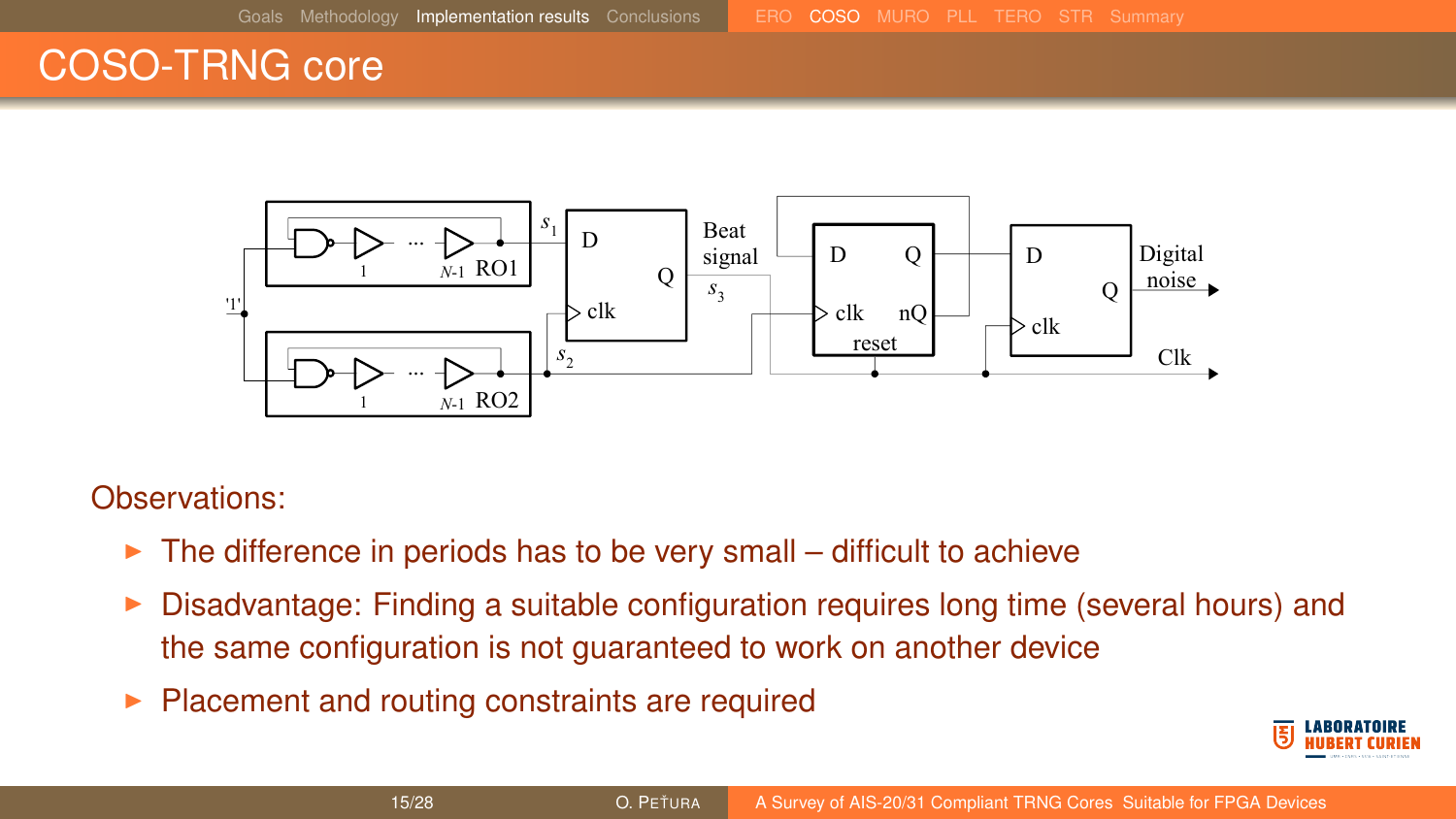## <span id="page-15-0"></span>MURO-TRNG core<sup>1</sup>

| Family               | Area      | Power cons. | <b>Bit rate</b> | <b>Entropy</b> |  |
|----------------------|-----------|-------------|-----------------|----------------|--|
|                      | (LUT/L&R) | [mW]        | [Mbits/s]       | per bit        |  |
| Spartan 6            | 521/131   | 54.72       | 2.57            | 0.999          |  |
| <b>Cyclone V</b>     | 525/130   | 34.93       | 2.2             | 0.999          |  |
| <b>SmartFusion 2</b> | 545/130   | 66.41       | 3.62            | 0.999          |  |

 $m = 120$  $K = 100$ 



D-FF

1 B. Sunar, W. Martin, and D. Stinson, "A Provably Secure True Random Number Generator with Built-In Tolerance ti Active Attacks," IEEE Transactions on Computers, pp. 109–119, 2007.



### 16/28 **O. PETURA [A Survey of AIS-20/31 Compliant TRNG Cores Suitable for FPGA Devices](#page-0-0)**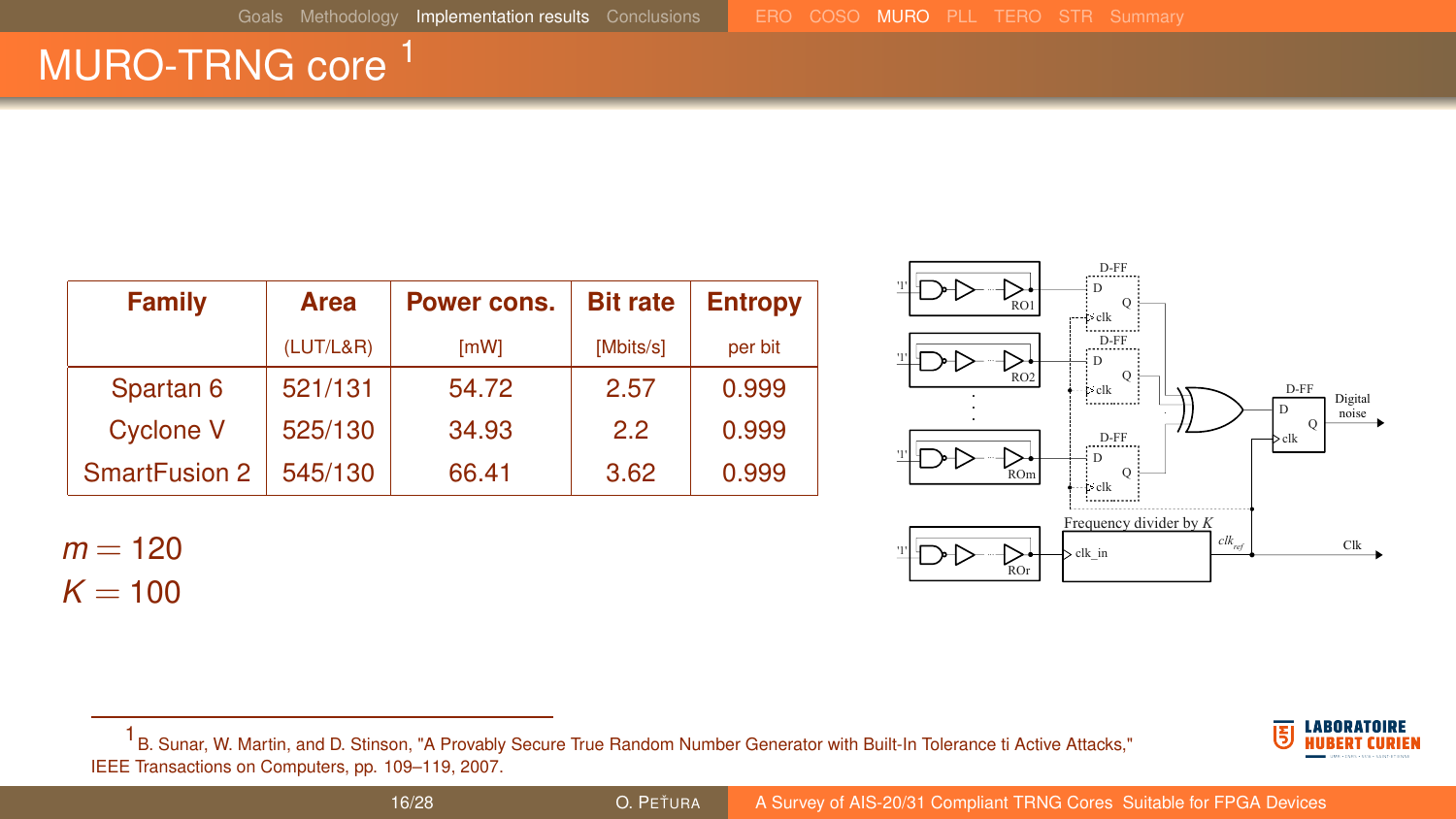### MURO-TRNG core

- $\blacktriangleright$  The generator requires a large number of identical rings to be implemented
- $\triangleright$  The rings might lock which is extremely hard to detect given their number
- $\triangleright$  No need of manual place and route



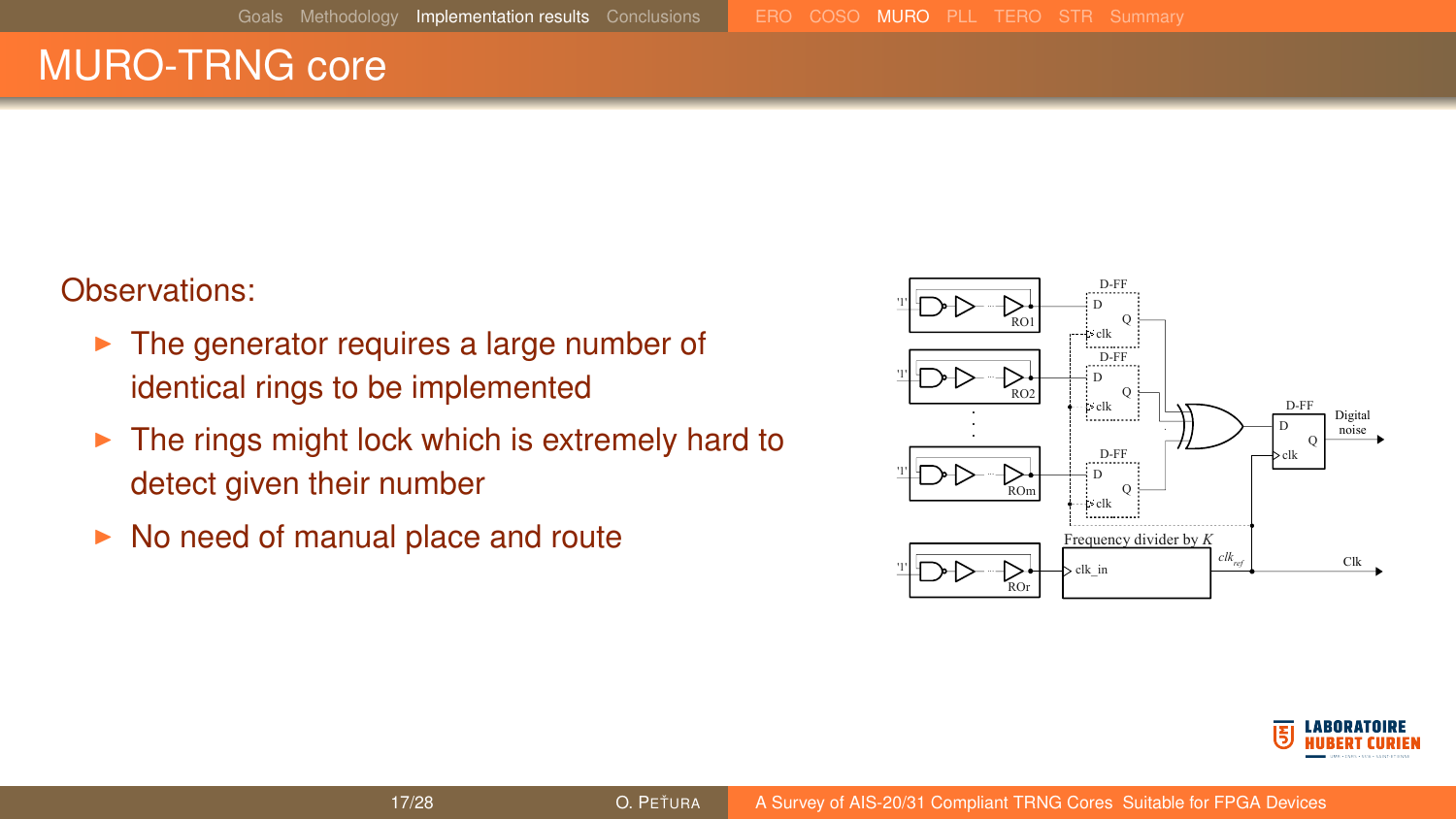### <span id="page-17-0"></span>PLL-TRNG core<sup>1</sup>



| Family               | $clk_{\mathit{iit}}$ | $Clk_{ref}$ | <b>Area</b> | Power cons. | <b>Bit rate</b> | <b>Entropy</b> |
|----------------------|----------------------|-------------|-------------|-------------|-----------------|----------------|
|                      | [MHz]                | [MHz]       | (LUT/L&R)   | [mW]        | [Mbits/s]       | per bit        |
| Spartan 6            | 435.3                | 485.7       | 34/14       | 10.6        | 0.44            | 0.431          |
| <b>Cyclone V</b>     | 213.8                | 255.6       | 24/14       | 23          | 0.6             | 0.592          |
| <b>SmartFusion 2</b> | 90.4                 | 163.6       | 30/15       | 19.7        | 0.37            | 0.340          |

1 V. Fischer and M. Drutarovsky, "True random number generator embedded in reconfigurable hardware," in Proceedings of the International Workshop on Cryptographic Hardware and Embedded Systems (CHES 2002), ser. LNCS, vol. 2523, Redwood Shores, CA, USA. Springer Verlag, 2002, pp. 415–430.

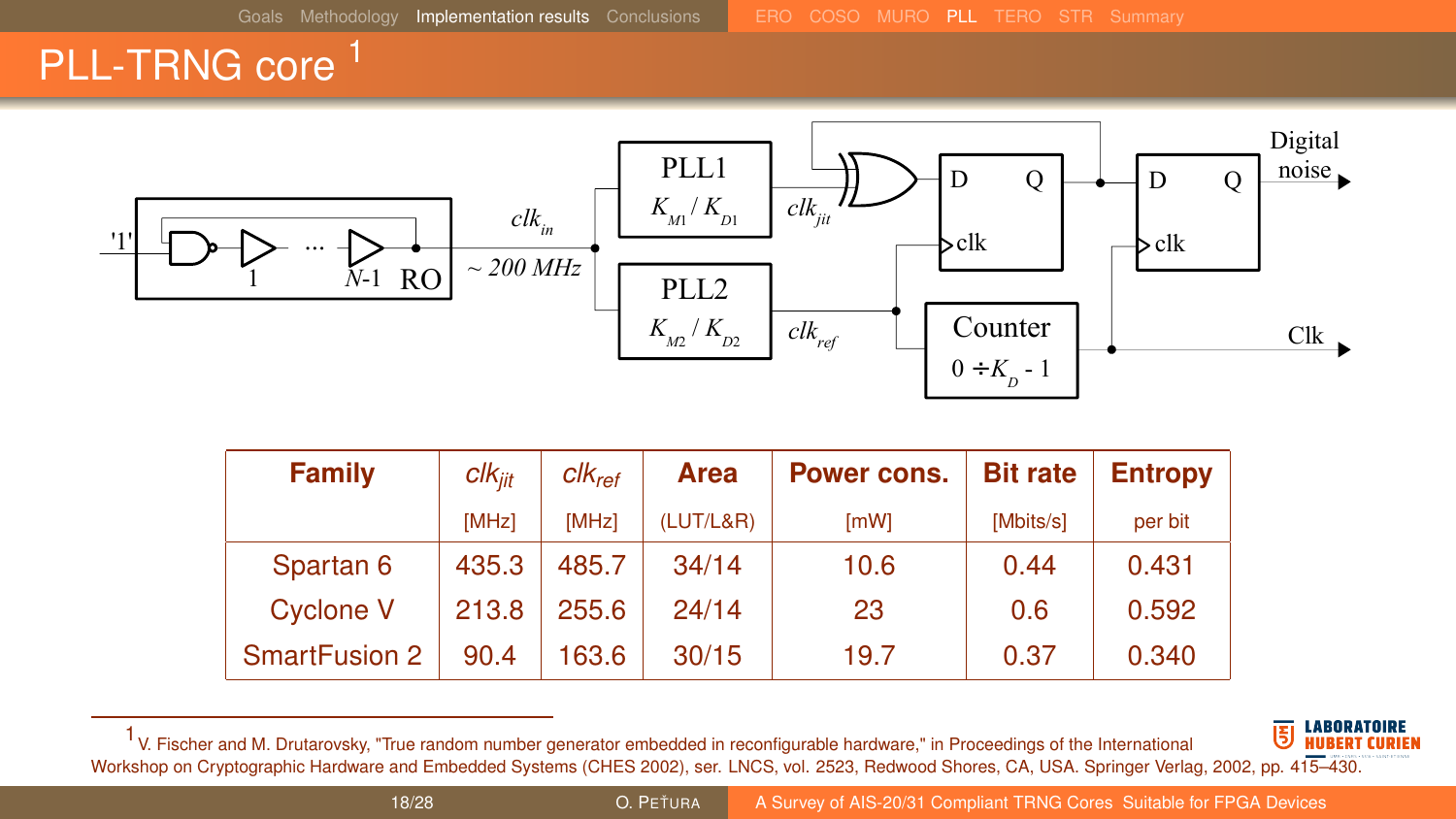### PLL-TRNG core



- $\triangleright$  The PLL setup is not straightforward for some families (Spartan 6: PLL outputs go to different clock domains)
- $\triangleright$  Once the PLLs are setup, the results are reproducible within the same device family (type of the device)
- $\blacktriangleright$  PLLs are very well isolated from the rest of the device

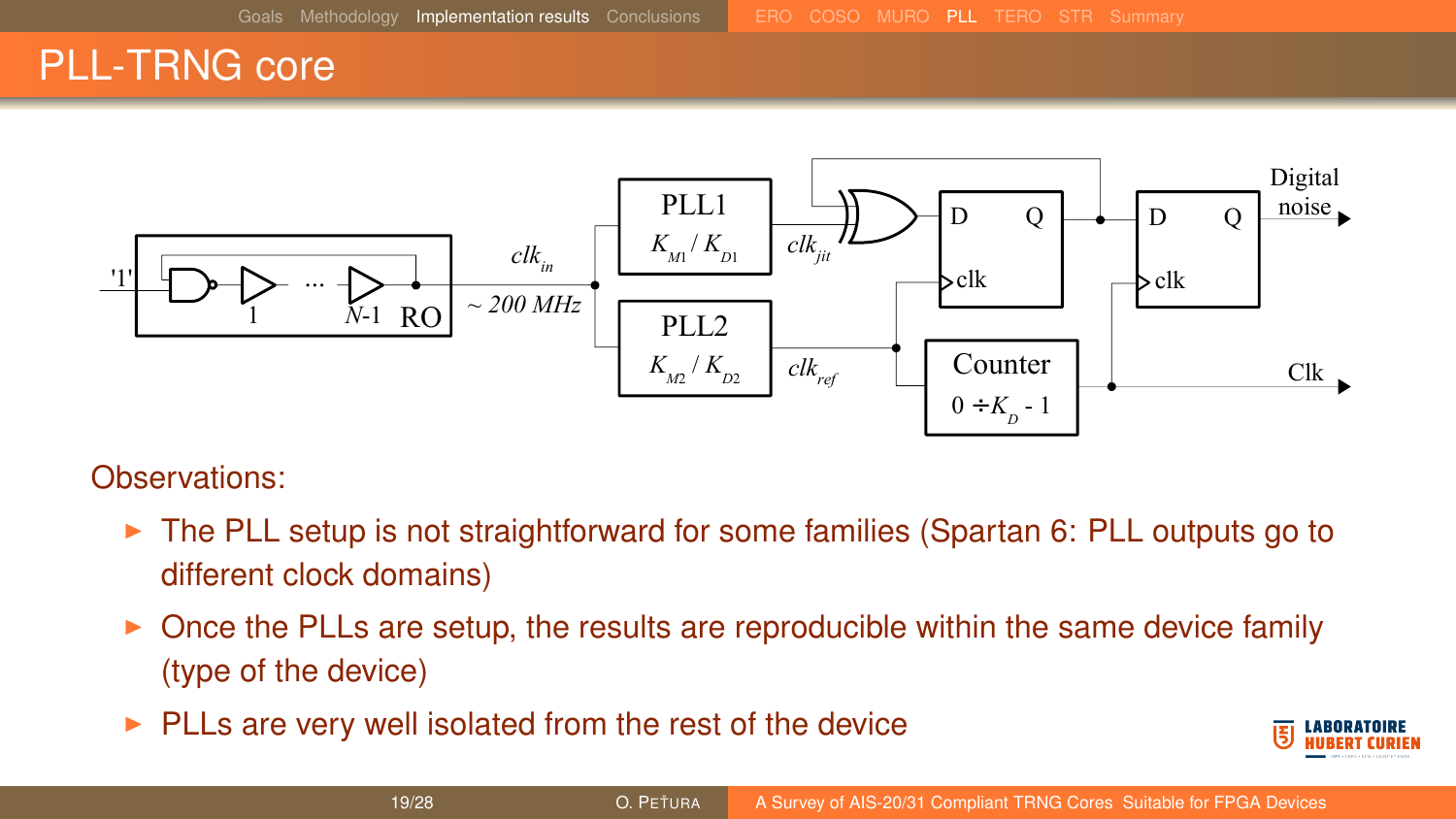# <span id="page-19-0"></span>TERO-TRNG core <sup>1</sup>



| Family               | Area      | Power cons. | <b>Bit rate</b> | <b>Entropy</b> |
|----------------------|-----------|-------------|-----------------|----------------|
|                      | (LUT/L&R) | [mW]        | [Mbits/s]       | per bit        |
| Spartan 6            | 39/12     | 3.312       | 0.625           | 0.999          |
| <b>Cyclone V</b>     | 46/12     | 9.36        |                 | 0.987          |
| <b>SmartFusion 2</b> | 46/12     | 1.23        |                 | 0.999          |

 $1$  M. Varchola and M. Drutarovsky, "New high entropy element for FPGA based true random number generators," in Cyptographic Hardware and Embedded Systems, CHES 2010. Springer, 2010, pp. 351–365.

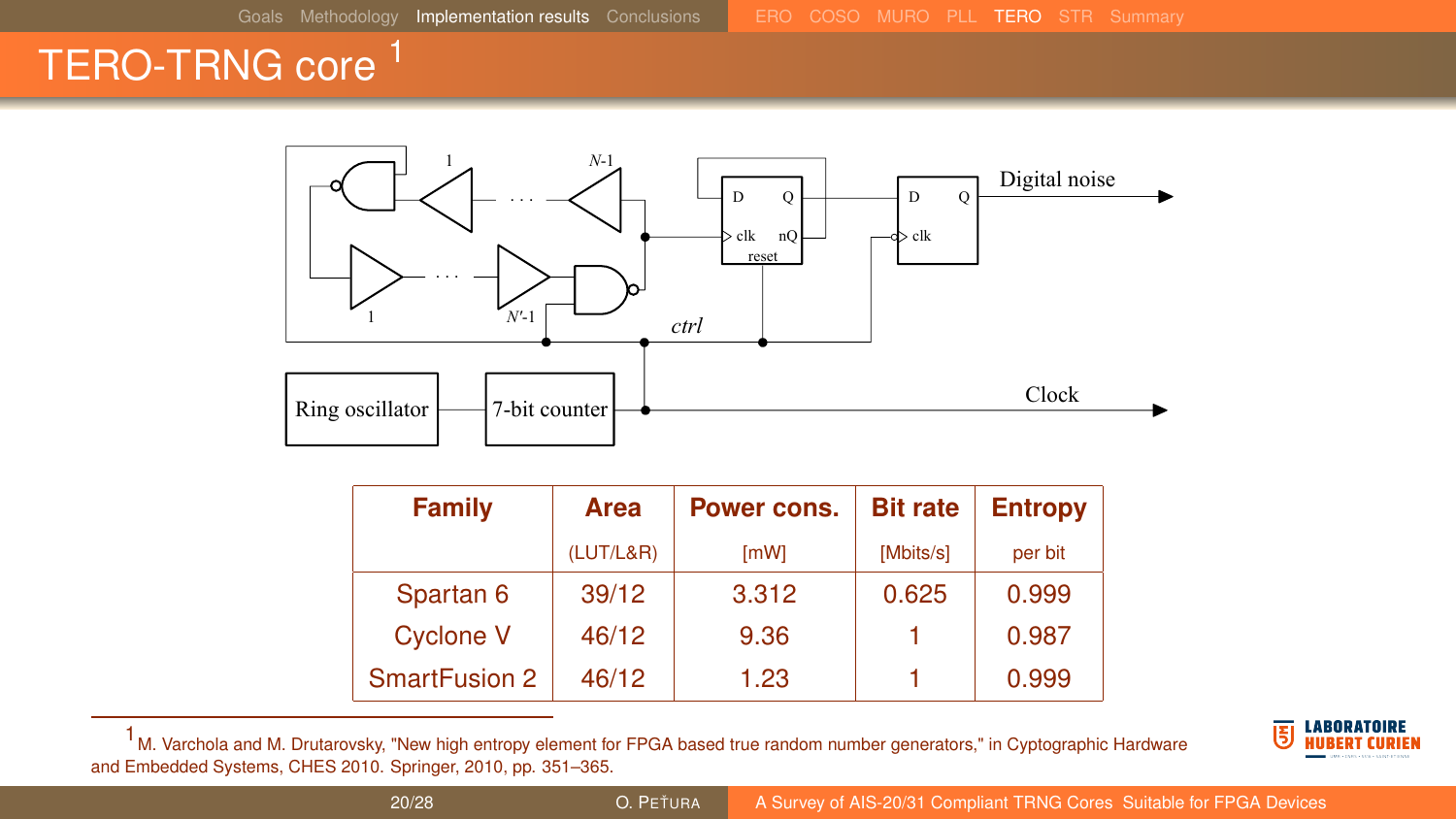### TERO-TRNG core



- $\triangleright$  The placement and routing constraints must be enforced in the TERO loop design
- $\triangleright$  The two TERO branches must be well unbalanced to get between 100 and 200 oscillations
- $\triangleright$  Difficult to obtain repeatable results on different devices

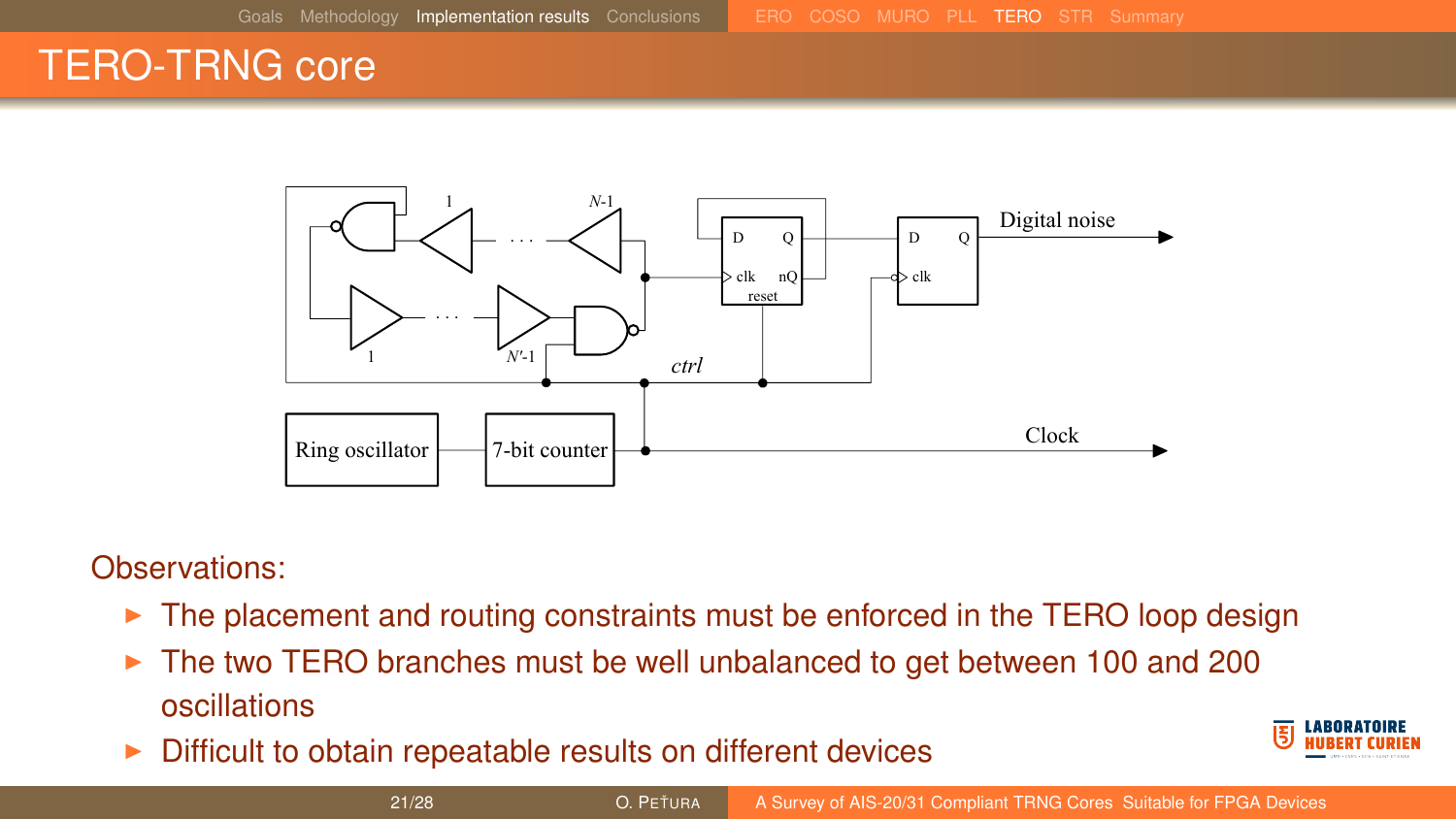## <span id="page-21-0"></span>STR-TRNG core<sup>1</sup>

| Family               | Area      | Power cons. | <b>Bit rate</b> | <b>Entropy</b> |  |
|----------------------|-----------|-------------|-----------------|----------------|--|
|                      | (LUT/L&R) | <b>ImWI</b> | [Mbits/s]       | per bit        |  |
| Spartan 6            | 346/256   | 65.9        | 154             | 0.998          |  |
| <b>Cyclone V</b>     | 352/256   | 49.4        | 245             | 0.999          |  |
| <b>SmartFusion 2</b> | 350/256   | 82.52       | 188             | 0.999          |  |

 $L = 255$ 





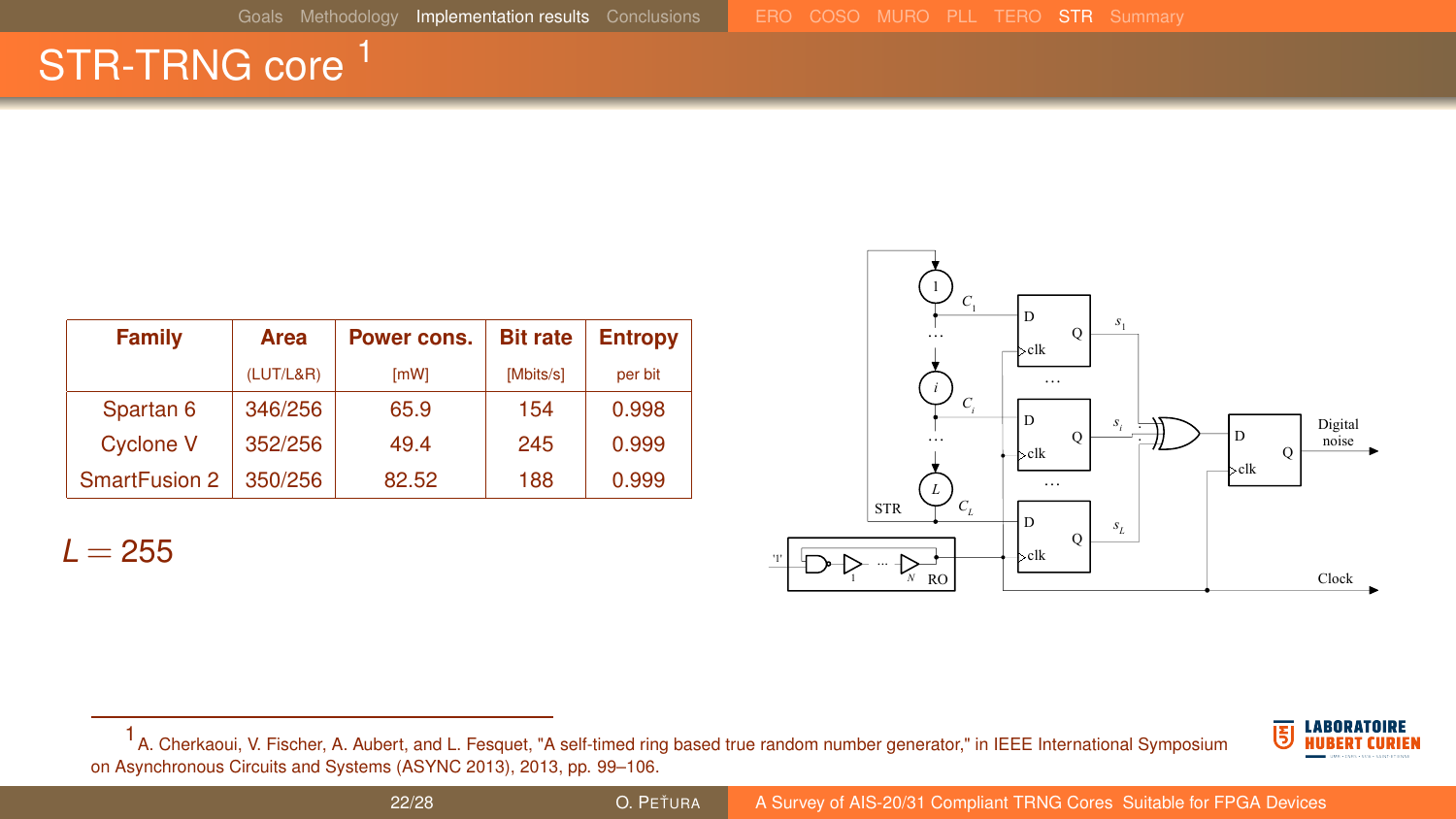### STR-TRNG core

- $\blacktriangleright$  The ring must have a huge number of cells
- $\blacktriangleright$  Each cell must be initialized at the beginning and number of events must be verified continuously
- $\blacktriangleright$  The topology is important manual placement needed



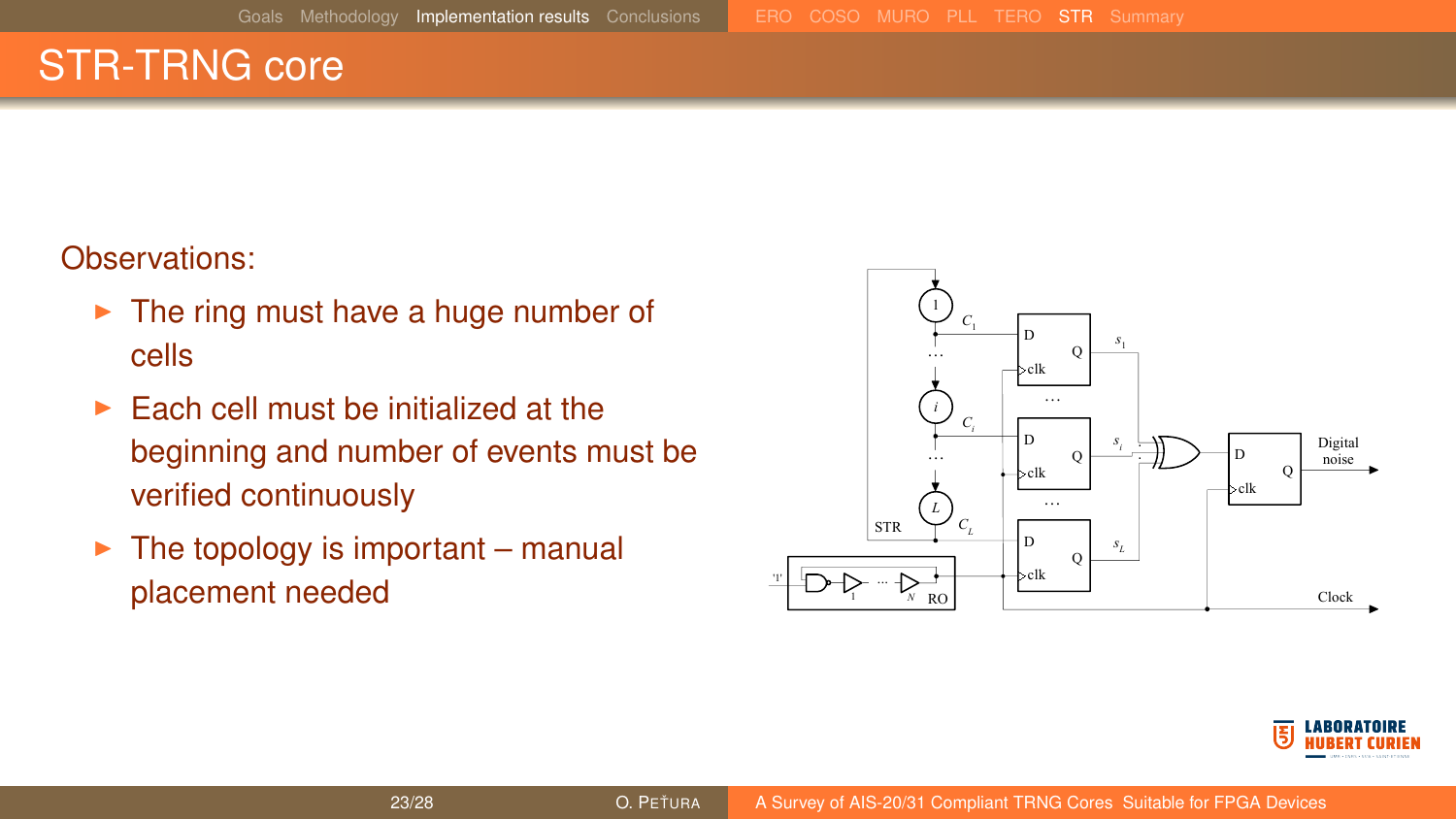### <span id="page-23-0"></span>Summary of implementation results

| <b>TRNG type</b> | <b>FPGA</b>          | Area      | Power cons. | <b>Bit rate</b> | <b>Efficiency</b> | <b>Entropy</b> | <b>Entropy * Bit rate</b> | Feasib.        |
|------------------|----------------------|-----------|-------------|-----------------|-------------------|----------------|---------------------------|----------------|
|                  | device               | (LUT/Reg) | [MW]        | [Mbits/s]       | [bits/ $\mu$ Ws]  | per bit        |                           | & Repeat.      |
|                  | Spartan <sub>6</sub> | 46/19     | 2.16        | 0.0042          | 1.94              | 0.999          | 0.004                     |                |
| ERO              | <b>Cyclone V</b>     | 34/20     | 3.24        | 0.0027          | 0.83              | 0.990          | 0.003                     | 5              |
|                  | <b>SmartFusion 2</b> | 45/19     | 4           | 0.014           | 3.5               | 0.980          | 0.013                     |                |
|                  | Spartan <sub>6</sub> | 18/3      | 1.22        | 0.54            | 442.6             | 0.999          | 0.539                     |                |
| <b>COSO</b>      | <b>Cyclone V</b>     | 13/3      | 0.9         | 1.44            | 1600              | 0.999          | 1.438                     | ۴              |
|                  | <b>SmartFusion 2</b> | 23/3      | 1.94        | 0.328           | 169               | 0.999          | 0.327                     |                |
|                  | Spartan <sub>6</sub> | 521/131   | 54.72       | 2.57            | 46.9              | 0.999          | 2.567                     |                |
| <b>MURO</b>      | <b>Cyclone V</b>     | 525/130   | 34.93       | 2.2             | 62.9              | 0.999          | 2.197                     | 4              |
|                  | <b>SmartFusion 2</b> | 545/130   | 66.41       | 3.62            | 54.5              | 0.999          | 3.616                     |                |
|                  | Spartan 6            | 34/14     | 10.6        | 0.44            | 41.5              | 0.981          | 0.431                     |                |
| PLL              | <b>Cyclone V</b>     | 24/14     | 23          | 0.6             | 43.4              | 0.986          | 0.592                     | 3              |
|                  | <b>SmartFusion 2</b> | 30/15     | 19.7        | 0.37            | 18.7              | 0.921          | 0.340                     |                |
|                  | Spartan <sub>6</sub> | 39/12     | 3.312       | 0.625           | 188.7             | 0.999          | 0.624                     |                |
| <b>TERO</b>      | <b>Cyclone V</b>     | 46/12     | 9.36        | 1               | 106.8             | 0.987          | 0.985                     |                |
|                  | <b>SmartFusion 2</b> | 46/12     | 1.23        | 1               | 813               | 0.999          | 0.999                     |                |
|                  | Spartan <sub>6</sub> | 346/256   | 65.9        | 154             | 2343.2            | 0.998          | 154.121                   |                |
| <b>STR</b>       | <b>Cyclone V</b>     | 352/256   | 49.4        | 245             | 4959.1            | 0.999          | 244.755                   | $\overline{2}$ |
|                  | <b>SmartFusion 2</b> | 350/256   | 82.52       | 188             | 2 2 8 6.7         | 0.999          | 188.522                   |                |

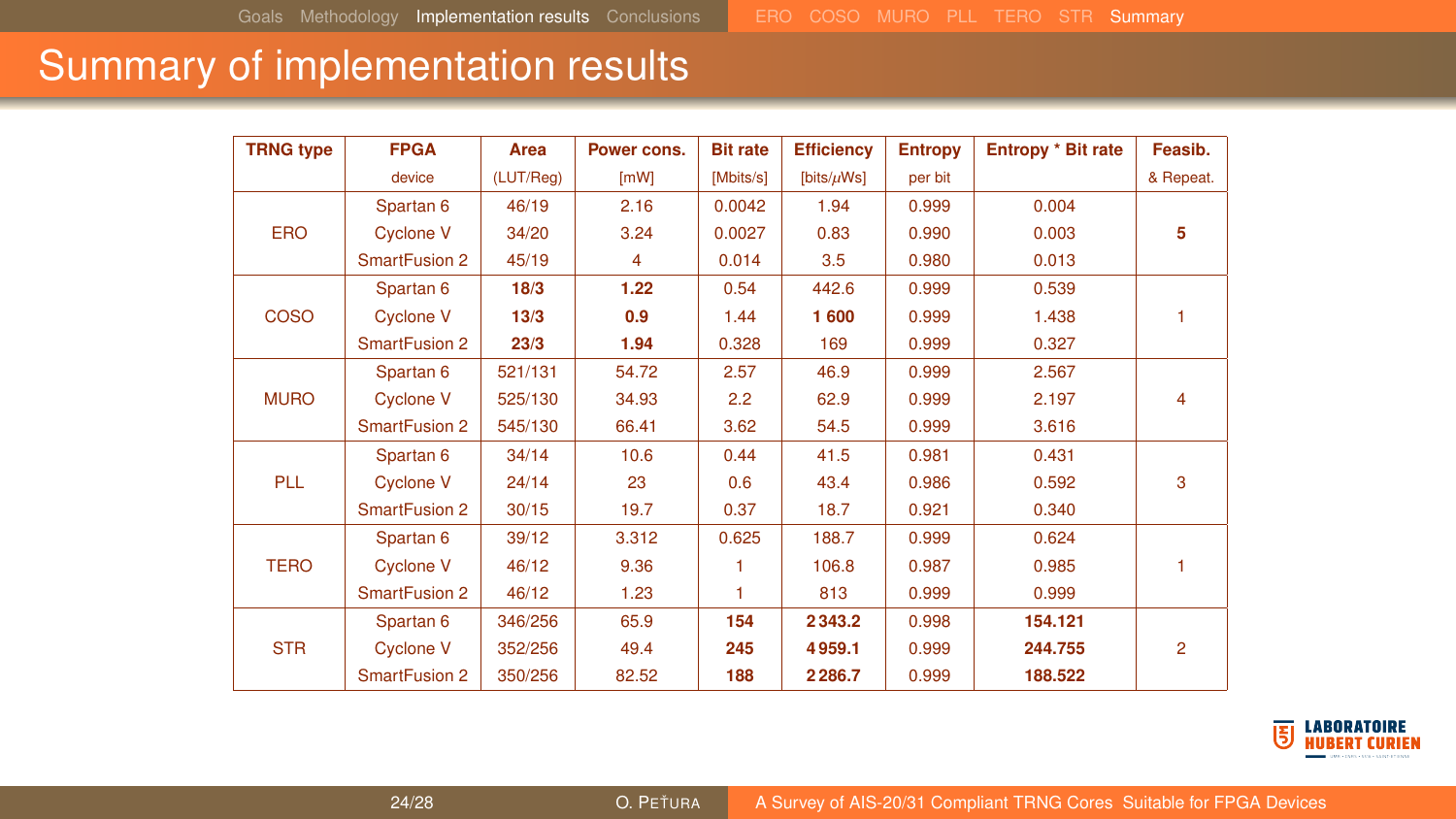### <span id="page-24-0"></span>**Outline**



### [Methodology](#page-4-0)

[Implementation results](#page-10-0)



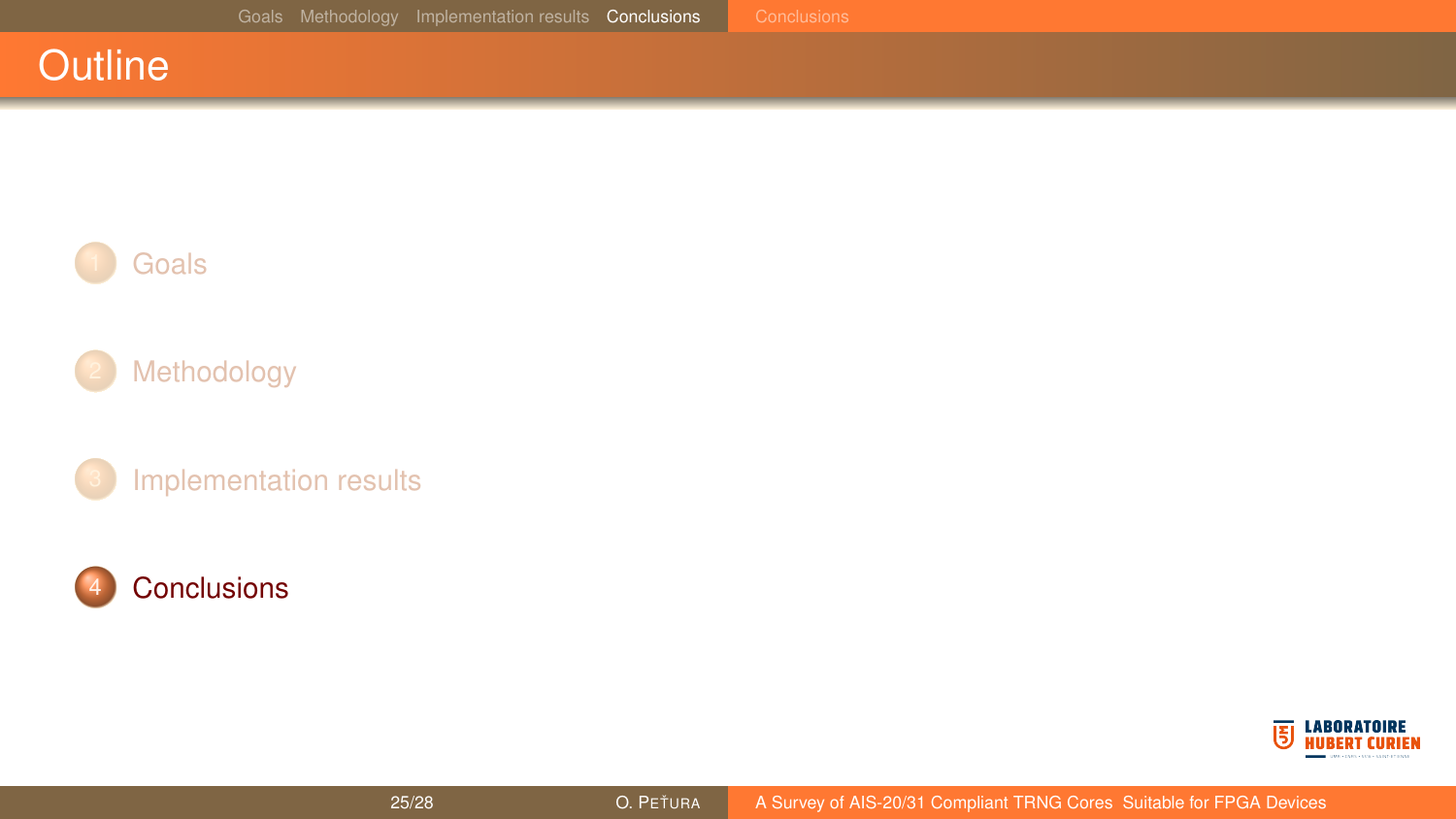### <span id="page-25-0"></span>**Conclusions**

- All the presented TRNG cores are feasible in all major FPGA families
- $\triangleright$  COSO and TERO TRNGs are impractical in their current state (They both require per device placement and routing)
- $\blacktriangleright$  Each TRNG has its pros and cons
- $\blacktriangleright$  Presented implementations are not fully optimized (Final optimization is a question of the target application)
- <sup>I</sup> Quality of the TRNG design depends not only on the principle used (Hardware used and implementation itself are very important too)
- $\triangleright$  VHDL source code is available at:

[https://labh-curien.univ-st-etienne.fr/cryptarchi/HECTOR\\_TRNG\\_designs](https://labh-curien.univ-st-etienne.fr/cryptarchi/HECTOR_TRNG_designs)

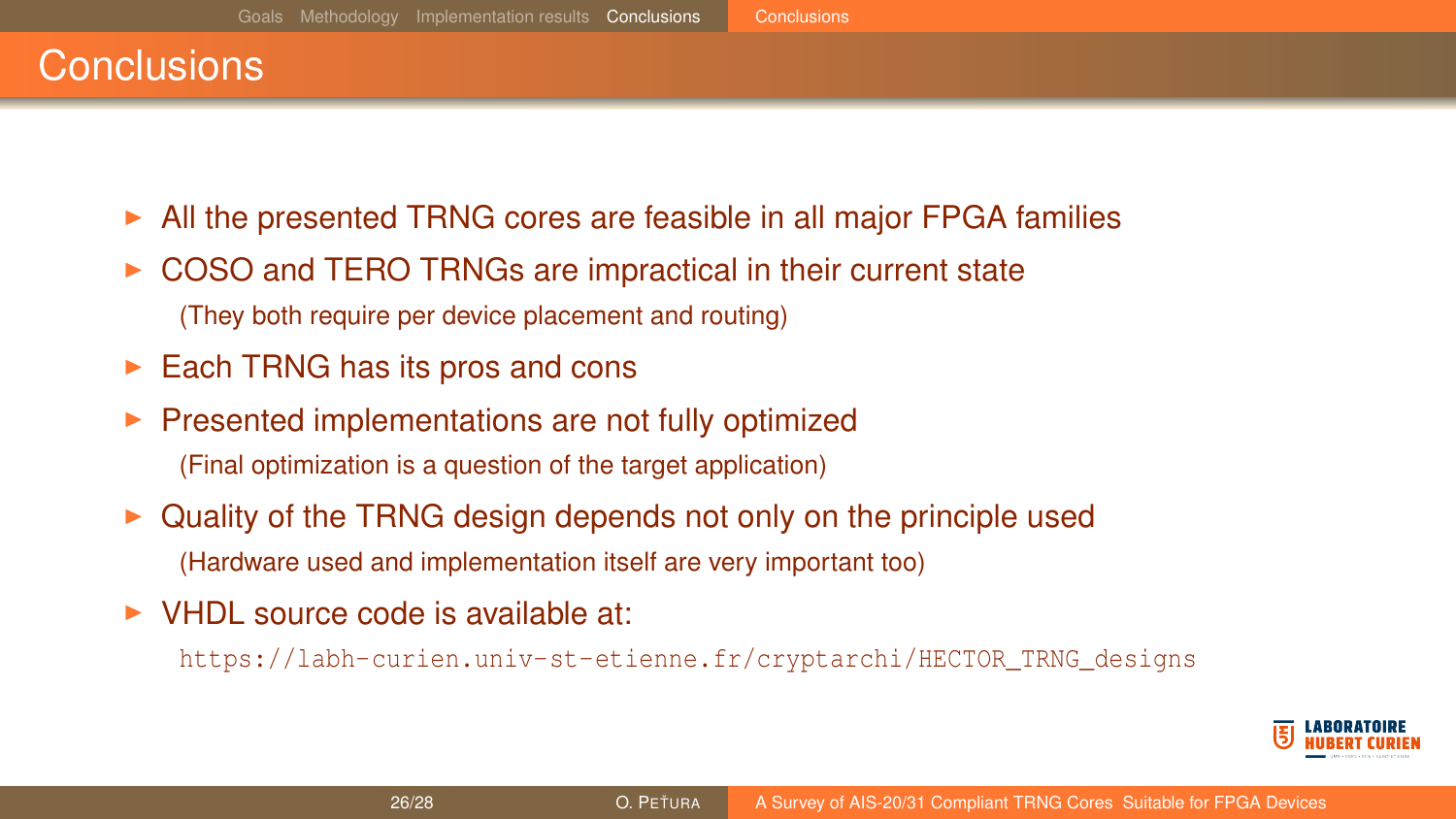### Acknowledgments

This work was performed in the framework of the project

# **HECTOR**

### Hardware Enabled Crypto and Randomness

The HECTOR project has received funding from the European Union's Horizon 2020 research and innovation programme under grant agreement number 644052 starting from March 2015

### www.hector-project.eu